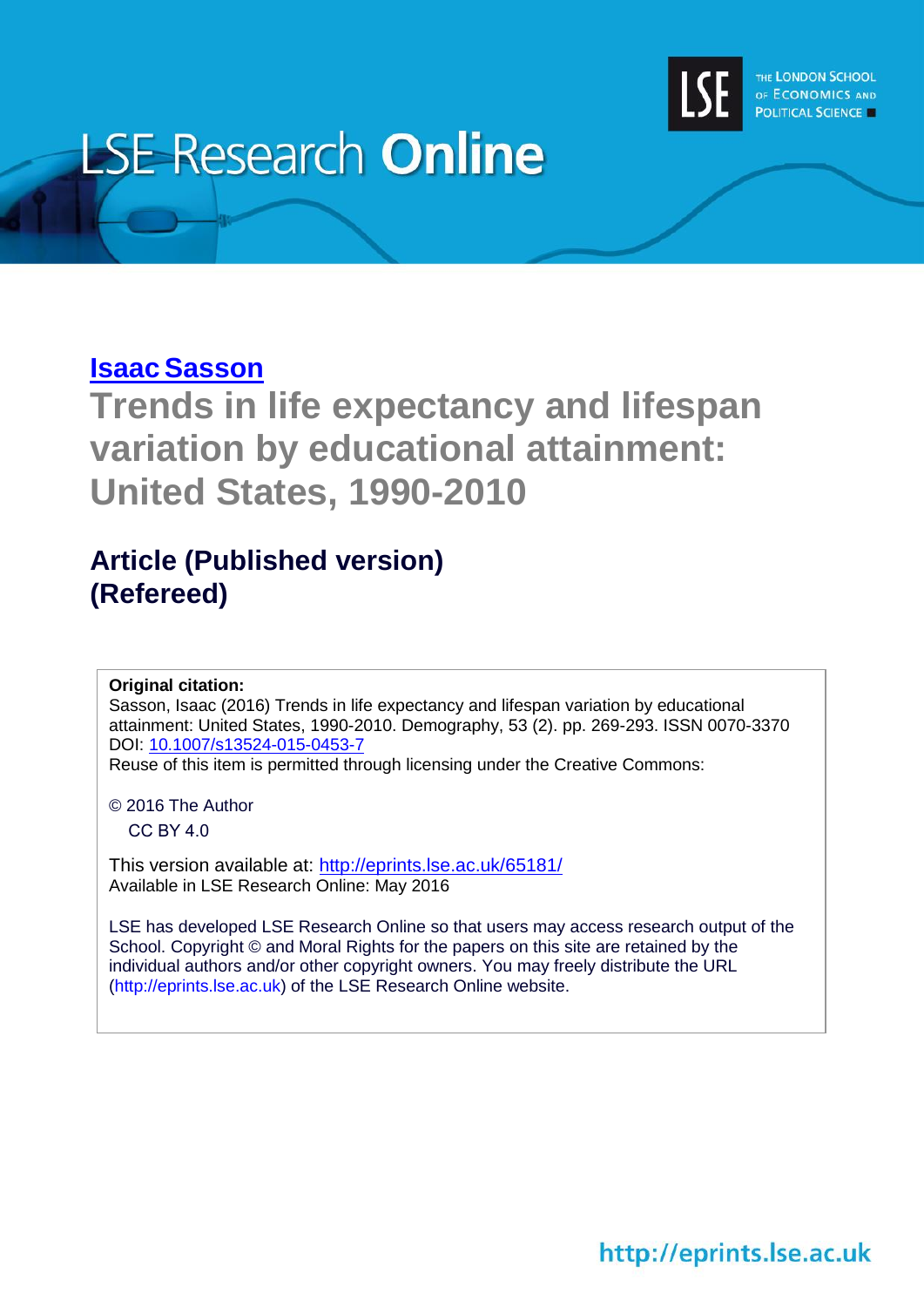

### Trends in Life Expectancy and Lifespan Variation by Educational Attainment: United States, 1990–2010

Isaac Sasson<sup>1</sup>

Published online: 26 January 2016 © The Author(s) 2016. This article is published with open access at Springerlink.com

Abstract The educational gradient in life expectancy is well documented in the United States and in other low-mortality countries. Highly educated Americans, on average, live longer than their low-educated counterparts, who have recently seen declines in adult life expectancy. However, limiting the discussion on lifespan inequality to mean differences alone overlooks other dimensions of inequality and particularly disparities in lifespan variation. The latter represents a unique form of inequality, with higher variation translating into greater uncertainty in the time of death from an individual standpoint, and higher group heterogeneity from a population perspective. Using data from the National Vital Statistics System from 1990 to 2010, this is the first study to document trends in both life expectancy and  $S_{25}$ —the standard deviation of age at death above 25—by educational attainment. Among low-educated whites, adult life expectancy declined by 3.1 years for women and by 0.6 years for men. At the same time,  $S_{25}$  increased by about 1.5 years among high school–educated whites of both genders, becoming an increasingly important component of total lifespan inequality. By contrast, college-educated whites benefited from rising life expectancy and record low variation in age at death, consistent with the shifting mortality scenario. Among blacks, adult life expectancy increased, and  $S_{25}$  plateaued or declined in nearly all educational attainment groups, although blacks generally lagged behind whites of the same gender on both measures. Documenting trends in lifespan variation can therefore improve our understanding of lifespan inequality and point to diverging trajectories in adult mortality across socioeconomic strata.

 $\boxtimes$  Isaac Sasson i.sasson@lse.ac.uk

Electronic supplementary material The online version of this article (doi:[10.1007/s13524-015-0453-7\)](http://dx.doi.org/10.1007/s13524-015-0453-7) contains supplementary material, which is available to authorized users.

<sup>1</sup> Department of Social Policy, The London School of Economics and Political Science, Houghton Street, London WC2A 2AE, United Kingdom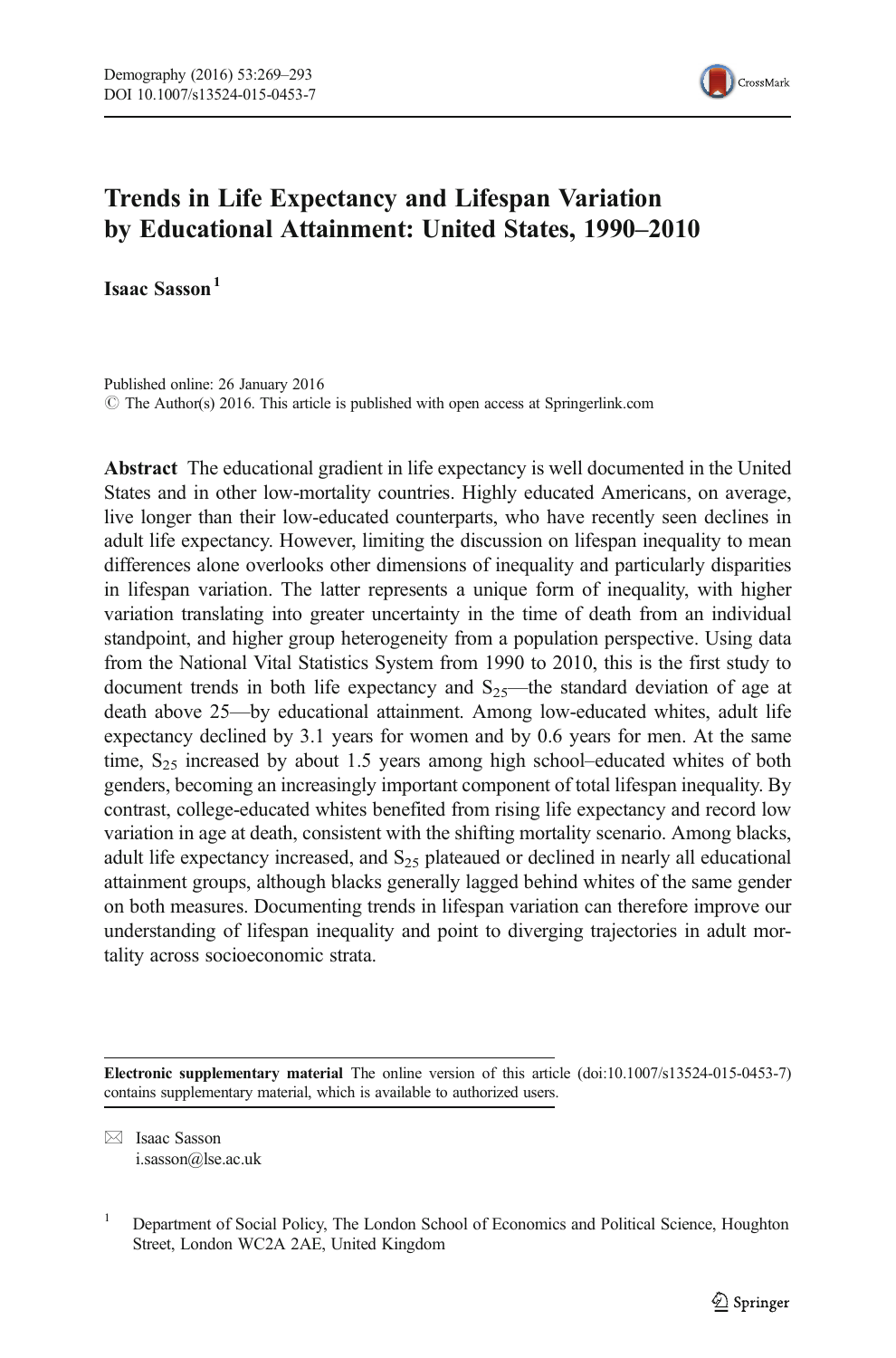**Keywords** Life expectancy  $\cdot$  Lifespan variation  $\cdot$  Educational disparities in mortality  $\cdot$ Race and gender disparities  $\cdot$  Vital statistics

#### Introduction

Socioeconomic disparities in health and mortality are perhaps the most fundamental of social inequalities. Educational attainment is a particularly profound predictor of length of life, now surpassing both race (Harper et al. [2007](#page-23-0); Kochanek et al. [2013\)](#page-23-0) and gender (Arias [2007](#page-22-0); Rogers et al. [2010\)](#page-24-0) in importance in the United States. More troubling is that educational differences in life expectancy have widened dramatically since the 1980s, across all major race and gender groups, and that low-educated white Americans are now seeing absolute declines in longevity (Meara et al. [2008;](#page-24-0) Montez et al. [2011;](#page-24-0) Olshansky et al. [2012\)](#page-24-0). Furthermore, those with less than a high school diploma exhibit higher lifespan variability and can expect greater uncertainty in their time of death (Brown et al. [2012;](#page-22-0) Edwards and Tuljapurkar [2005\)](#page-23-0). By contrast, college-educated Americans live longer, on average, and exhibit greater compression of mortality, with deaths narrowly concentrated at the upper tail of the age distribution—a pattern similarly observed in multiple European countries (van Raalte et al. [2011](#page-25-0)).

Building on prior research, this study extends the discussion on educational disparities in adult mortality beyond differences in what Cheung and colleagues [\(2005\)](#page-22-0) term "central longevity indicators"—mean, median, and modal age at death—to include disparities in lifespan variation. The motivation is twofold. First, it facilitates a more nuanced understanding of lifespan inequality and its underlying causes. Higher lifespan variation reflects greater uncertainty in the expected time of death from an individual standpoint (Edwards [2013](#page-23-0)) and greater heterogeneity in health from a population perspective (Edwards and Tuljapurkar [2005\)](#page-23-0). All else being equal, increasing lifespan variation often corresponds to an increasing proportion of premature and potentially preventable deaths (van Raalte et al. [2011](#page-25-0)) and should therefore be of interest to both mortality researchers and policy makers. Second, documenting trends in both life expectancy and lifespan variation can provide insight into future mortality scenarios of both advantaged and disadvantaged groups at the subnational level. The scenarios most often considered for the population as a whole are mortality compression (Fries [1980,](#page-23-0) [1983\)](#page-23-0) and translation (Bongaarts [2005;](#page-22-0) Bongaarts and Feeney [2003;](#page-22-0) Canudas-Romo [2008\)](#page-22-0). (I define mortality compression and translation in the upcoming section Future Mortality Scenarios.) Yet, neither of those scenarios has been evaluated for different socioeconomic strata in the United States, particularly over time.

Adopting a multidimensional approach to lifespan inequality, this is the first study to reveal trends in both life expectancy *and* lifespan variation by educational attainment, over a two-decade period, for major race and gender $\alpha$  groups in the United States. The findings replicate and revisit important facts concerning recent trends in life expectancy—namely, that educational disparities are widening among all major gender and race

<sup>1</sup> Throughout this article, I use the terms "men" and "women" (gender categories) rather than "male" and "female" (sex categories) because differences in longevity between these groups are due to a combination of biological and social factors (Bird and Rieker [2008\)](#page-22-0). However, the U.S. census form and standard death certificate both inquire specifically about sex (which, in the latter case, cannot be self-reported).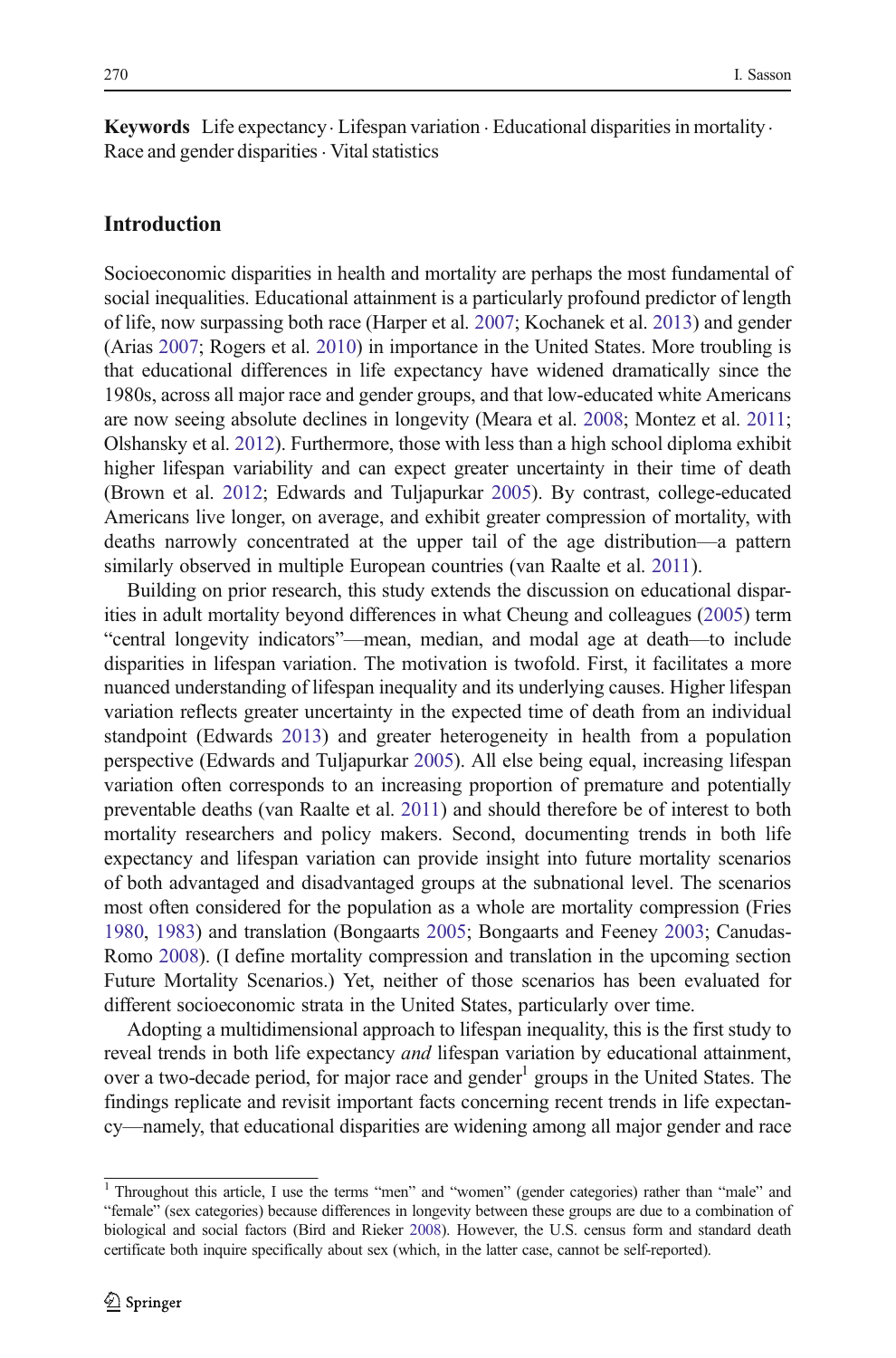groups and that non-Hispanic white women (but not men) with fewer than 12 years of schooling are increasingly and dramatically worse off in absolute terms. More surprising are trends in lifespan variation. This study finds that between 1990 and 2010, variation in age at death increased among high school–educated Americans in spite of modest gains in life expectancy; at the same time, those with at least some college education have seen tremendous improvements in life expectancy coupled with a steady, record-low variation in age at death. Among women in particular, educational disparities in lifespan variation have become so important that they now approach or even surpass disparities in life expectancy. Overall, these patterns defy the notion that low- and high school–educated Americans are merely lagging behind their college-educated counterparts, as one might conclude from observing trends in life expectancy alone.

Documenting educational differences in the age-at-death distribution requires sample sizes exceeding most survey data, especially when sought in repeated cross-sections. The National Vital Statistics System remains the single most comprehensive source of information on U.S. mortality but suffers from wellknown limitations concerning education reporting on death certificates (Rostron et al. [2010\)](#page-25-0). Therefore, before any empirical investigation is pursued, special attention must be given to missing and potentially misreported information on educational attainment in the vital registry. To improve on prior estimates, I develop a unique imputation method to handle missing data in the vital registry, drawing on all available information from observed death records as well as the educational composition of the census (at-risk) population.

In summary, I argue that social disparities in lifespan variation constitute a unique dimension of inequality and, when examined along trends in life expectancy, point to diverging mortality scenarios among educational attainment groups in the United States. This study therefore has three aims:

- 1. Document change in life expectancy and lifespan variation in the United States from 1990 to 2010 by educational attainment, specific to race and gender subgroups.
- 2. Examine the relative contribution of differences in means and differences in variances to overall lifespan inequality (i.e., the total divergence between age-atdeath distributions).
- 3. Evaluate whether college-educated Americans exhibit mortality compression or translation, and whether low and high school–educated Americans are following in the former's footsteps or show diverging trajectories in adult mortality.

#### Educational Disparities in Adult Mortality

#### Differences in Adult Life Expectancy

One of the most robust and consistent findings in the social sciences is the association between education and adult mortality. Highly educated Americans are subjected to lower mortality rates and consequently have a higher life expectancy than their lesseducated counterparts (Hummer and Lariscy [2011](#page-23-0)). The education-mortality gradient is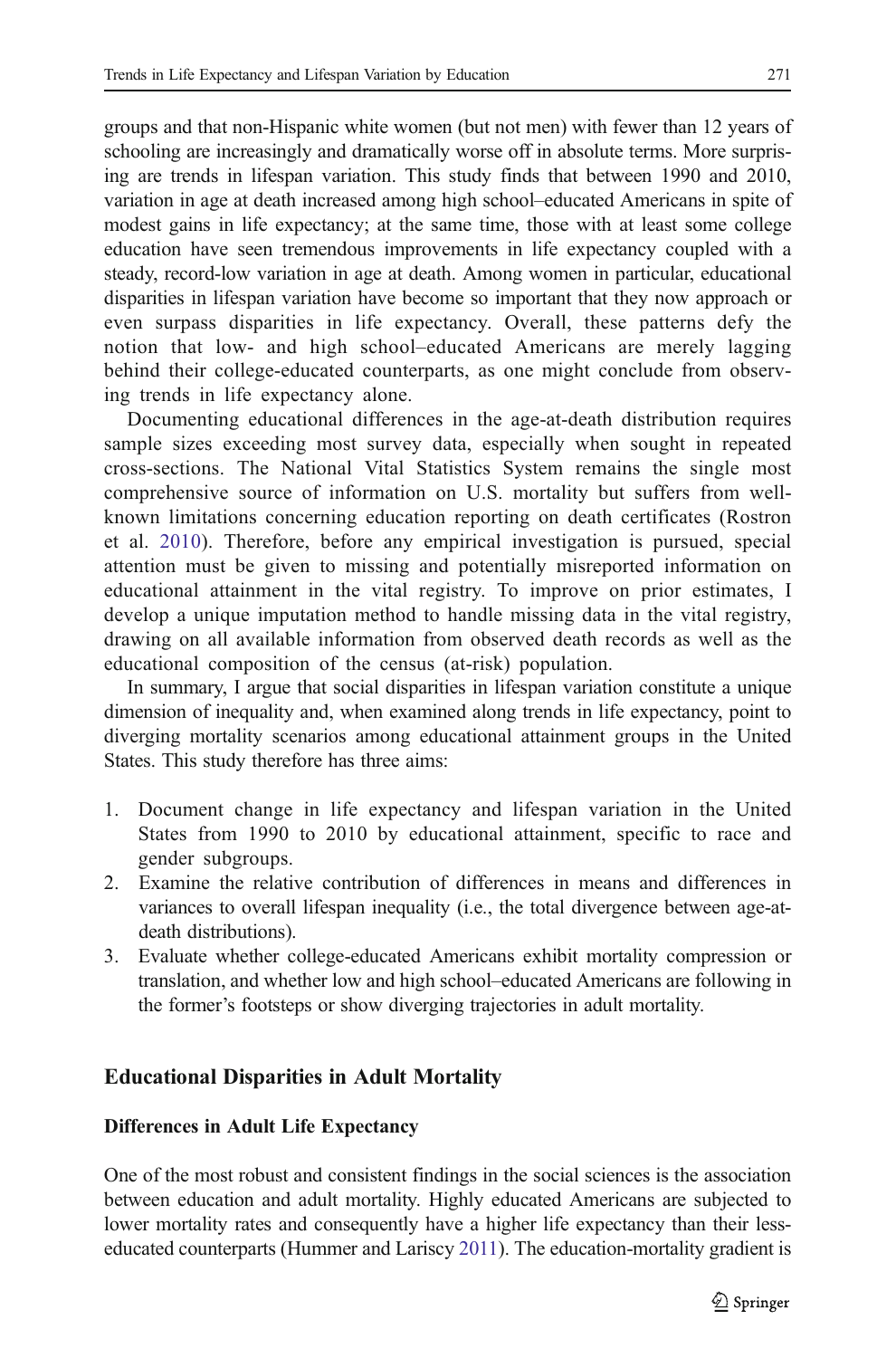not only pervasive, spanning multiple race-gender groups and most preventable causes of death (Miech et al. [2011](#page-24-0)), but also widening over time (Meara et al. [2008;](#page-24-0) Montez et al. [2011](#page-24-0); Preston and Elo [1995](#page-24-0)) and across successive birth cohorts (Lauderdale [2001;](#page-23-0) Lynch [2003](#page-24-0); Masters et al. [2012\)](#page-24-0).

A recent study further suggested that low-educated, non-Hispanic white Americans—those with fewer than 12 years of schooling—have suffered absolute declines in adult life expectancy in recent decades (Olshansky et al. [2012\)](#page-24-0). Using data from the National Vital Statistics System, that study showed that life expectancy at age 25,  $e_{25}^{\circ}$ , declined from 47 to 43.6 years among low-educated white men and from 54.5 to 49.2 years among low-educated white women between 1990 and 2008. By contrast, evidence from the National Health Interview Survey centered on the same period suggests that mortality at ages 45–84 increased among low-educated white women but not among low-educated white men (Montez et al. [2011\)](#page-24-0). Both studies agreed, however, that educational disparities between low- and college-educated whites have widened. The educational gap in  $e_{25}^{\circ}$  increased from 5.1 to 13.2 years among white men and from 1.9 to 10.5 years among white women (Olshansky et al. [2012\)](#page-24-0)—seemingly phenomenal increases in less than two decades. Educational disparities in adult life expectancy also grew among blacks, albeit to a lesser extent, but no absolute decline was observed among blacks with fewer than 12 years of schooling.

Although the widening of educational disparities in adult life expectancy is alarming, several scholars have questioned the causal nature of this association (e.g., Behrman et al. [2011](#page-22-0)). The expansion of education in American society over the past century rendered the low-educated increasingly (and negatively) select, whereas the college-educated have become less positively select (see Online Resource 1 for change in educational composition by age from 1990 to 2010). The change in educational composition may explain, at least in part, the widening of health disparities (Goesling [2007\)](#page-23-0). Other scholars, however, have emphasized that the risk of mortality diminishes with each additional year of schooling, net of credentials (Montez et al. [2012](#page-24-0)), and that the protective effect of education grew over time *in spite* of decreasing positive selection among the college-educated (Hayward et al. [2015](#page-23-0)).

Leaving the causal debate aside, the purpose of this study is to explicate the multiple dimensions of lifespan inequality across educational attainment groups. First, I rely on U.S. vital statistics data to replicate and revisit results reported by Olshansky and colleagues [\(2012\)](#page-24-0) concerning recent trends in  $e_{25}^{\circ}$  by educational attainment. Using a slightly modified education categorization scheme and a novel method for missing data imputation, I find that both trends—widening educational disparities and also absolute declines in life expectancy among the low-educated—are clearly evident, albeit attenuated compared with those previously reported. In addition to new estimates of  $e_{25}^{\circ}$ , this study documents corresponding disparities in lifespan variation and evaluates their importance relative to those in life expectancy.

#### Differences in Lifespan Variation

Although group differences in life expectancy constitute the primary and most commonly documented form of lifespan inequality, scholars are increasingly shifting their attention to various measures of lifespan variation (Kannisto [2000\)](#page-23-0) and their characteristics (van Raalte and Caswell [2013;](#page-25-0) Wilmoth and Horiuchi [1999\)](#page-25-0). Edwards and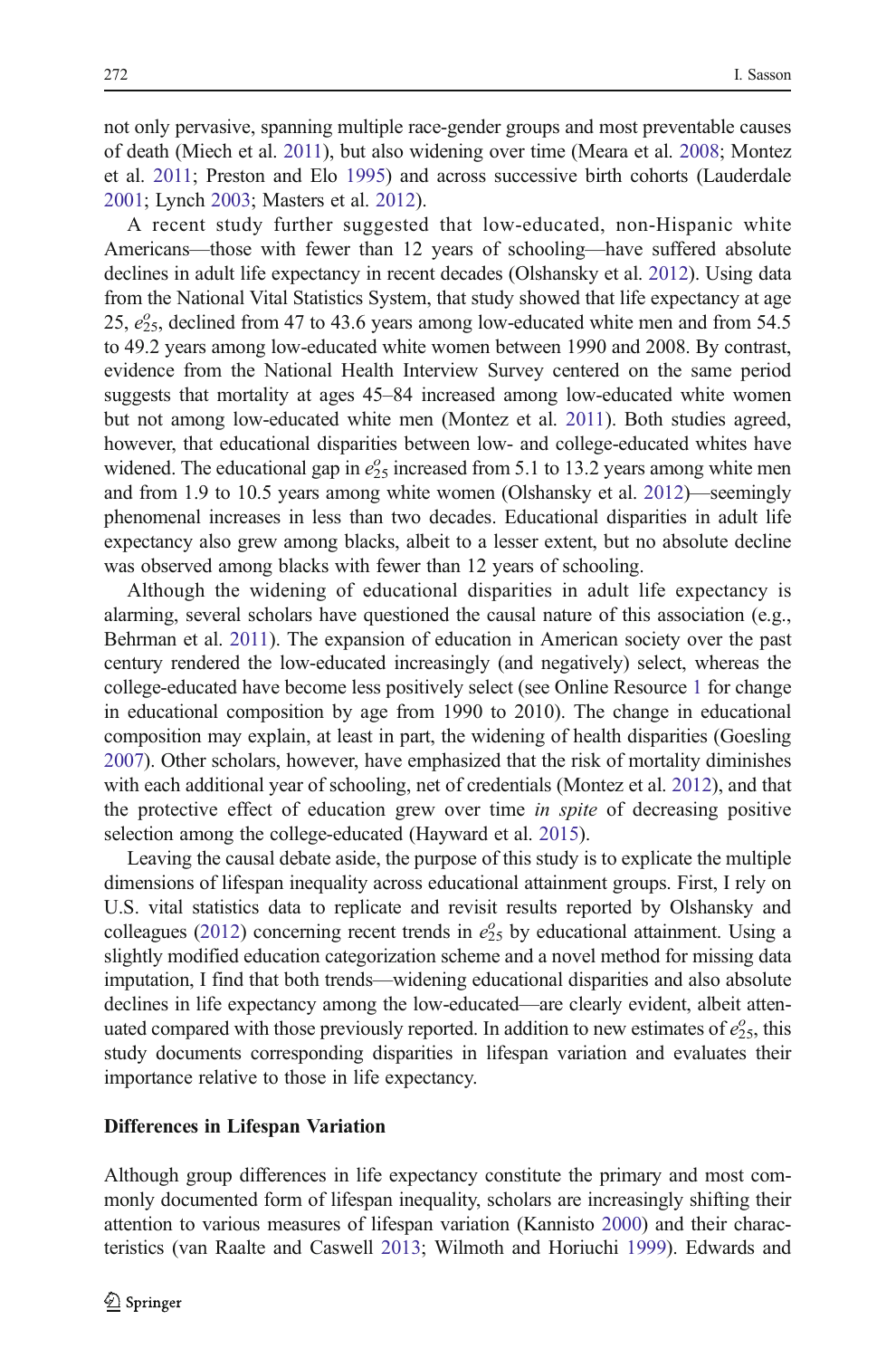Tuljapurkar [\(2005\)](#page-23-0) showed that  $S_{10}$ , the standard deviation of age at death conditional on survival to age 10, is both informative and distinct from life expectancy as a measure of lifespan inequality. Their study found that around 1981,  $S_{10}$  was 2.1 years lower among high school–educated Americans than among those with less than a high school diploma (14.6 and 16.7 years respectively; men and women combined). Although trends in lifespan variation depend on the age x on which  $S<sub>x</sub>$  is conditioned (Engelman et al. [2010\)](#page-23-0), educational disparities are similarly evident at older ages and in other lowmortality countries. Averaging across 10 European countries in the 1990s, van Raalte and colleagues [\(2011](#page-25-0)) found educational differences in  $S_{35}$  amounting to 1.5 years among men and 1.4 years among women. They concluded that an excess of premature deaths from circulatory diseases, neoplasms, and external causes was largely responsible for higher lifespan variation among the low-educated.

Emphasizing variation in old-age mortality, other scholars focused instead on the standard deviation around (Canudas-Romo [2008\)](#page-22-0) or above the modal age at death (Cheung and Robine [2007](#page-22-0); Thatcher et al. [2010\)](#page-25-0). Still others adopted the Gini coefficient and Theil's index to examine disparities in the distribution of age at death (van Raalte et al. [2012\)](#page-25-0). Regardless of the measure used, low-education groups consistently exhibit larger variation in age at death compared with their highly educated counterparts (Brown et al. [2012;](#page-22-0) van Raalte et al. [2012\)](#page-25-0).

In this study, I measure lifespan variation using  $S_{25}$  precisely because it captures premature as well as old-age mortality. Conditioning on survival to age 25 ensures that most educational attainment, at least at the college level, is already completed. In addition, I use the Kullback-Leibler divergence (Kullback and Leibler [1951](#page-23-0)) to evaluate differences across the entire age-at-death distribution and decompose them into contributions from differences in means and differences in variances. A formal definition of the latter follows in the Methodology section.

#### Why Variation Matters

#### Heterogeneity and Uncertainty

The importance of reducing educational differences in life expectancy is self-evident. But why is tackling other dimensions of lifespan inequality—and, specifically, lifespan variation—so important? Measures of variation play both descriptive and probabilistic roles in population studies (Courgeau [2012\)](#page-22-0). Descriptively, variation measures the spread or dispersion of observations around some central value; probabilistically, variation characterizes a random variable and therefore reflects the uncertainty associated with an individual lifespan. I argue that both interpretations carry relevant information for demographers and policy makers alike.

First, larger variation in age at death implies greater heterogeneity in underlying population health. Highly educated individuals command greater material and nonmaterial resources, which in turn facilitate access to healthier lifestyles and environments (Link and Phelan [1995](#page-24-0)). In the aggregate, the capacity to optimize health over the life course translates into lower dispersion in the age-at-death distribution relative to subpopulations with fewer resources (Brown et al. [2012](#page-22-0)). Yet, trends in lifespan variation within education groups are equally informative because they summarize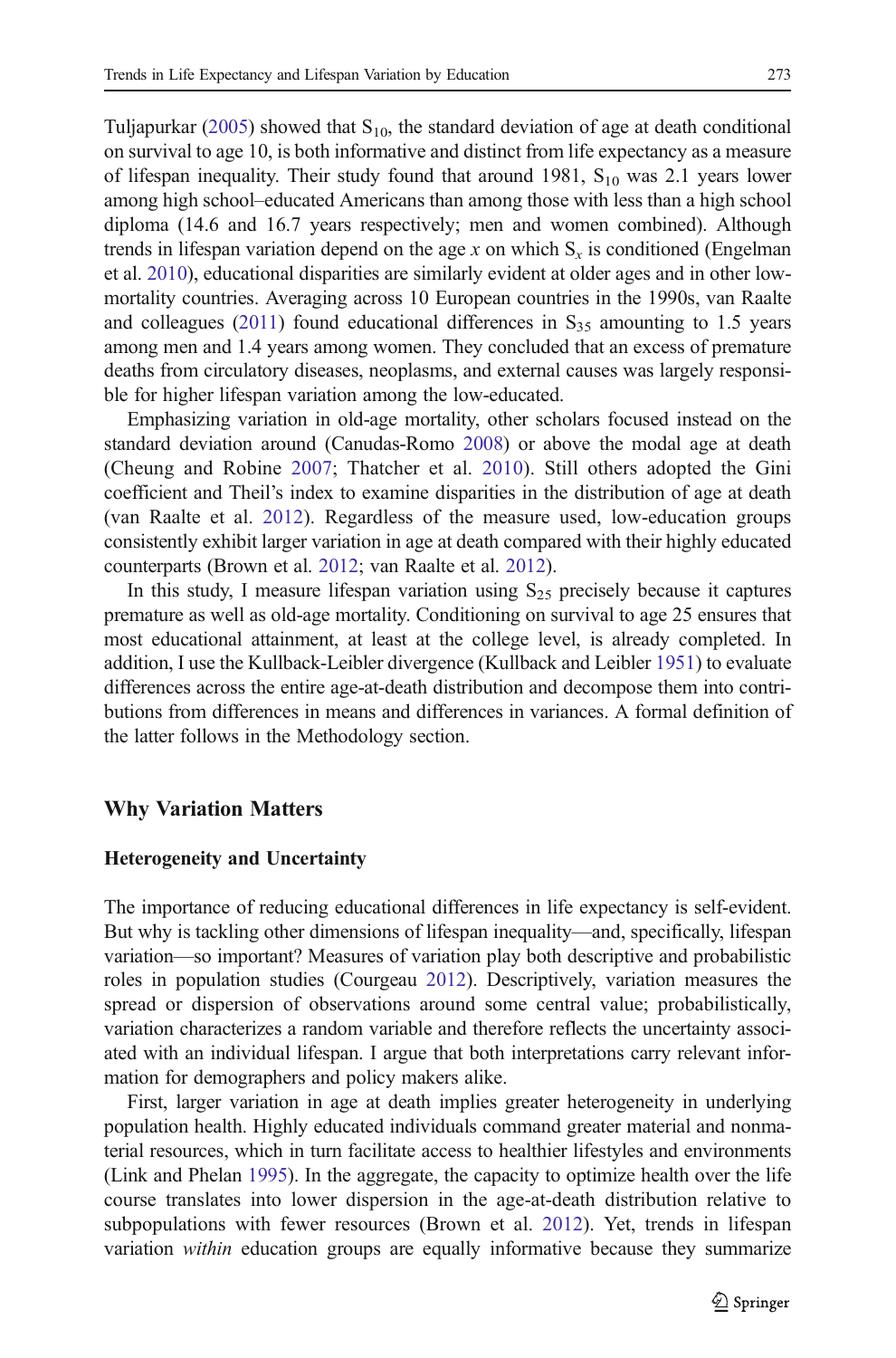changes in underlying age-specific mortality rates. Averting deaths below the youngold threshold age, the age separating early from late deaths (Zhang and Vaupel [2009\)](#page-25-0), reduces lifespan variation; averting deaths above the threshold age increases variation. In other words, increasing values of  $S_{25}$  over time correspond to an increase in premature deaths, a disproportionate decline in old-age mortality, or both (Gillespie et al. [2014](#page-23-0)). Preventing premature deaths, on the other hand, contributes to significant gains in life expectancy as well as greater equality in individual lifespans (Vaupel et al. [2011](#page-25-0)).

Second, from a probabilistic standpoint, larger variation corresponds to a higher degree of uncertainty in the individual length of life. Edwards [\(2013\)](#page-23-0) modeled the economic value of lifespan uncertainty and estimated that the average American would trade roughly one-half year in life expectancy in return for  $S_{10}$  that is one year lower. But how do people *really* think and behave? Current evidence suggests that individuals adjust their subjective survival expectations following parental or spousal loss (Hurd and McGarry [2002\)](#page-23-0), that survival expectations vary by socioeconomic status (SES) (Delavande and Rohwedder [2011;](#page-23-0) Hurd and McGarry [1995](#page-23-0)) and predict actual mortality (Hurd and McGarry [2002;](#page-23-0) Perozek [2008](#page-24-0)), and that individuals base their economic decisions and retirement plans on those expectations (Hurd et al. [2004](#page-23-0); van Solinge and Henkens [2010\)](#page-25-0). However, far less is known about the effect of lifespan uncertainty, which is especially onerous among low-educated Americans, on lifelong decision making and the outcomes of those decisions across multiple life domains. This topic not only is ripe for future research but also lies at the heart of population studies, which have long assumed that individuals are aware of demographic reality and change their behavior accordingly (Montgomery [2000](#page-24-0)). In fact, this exact reasoning underlies classic demographic transition theory, whereby perceived improvements in child survival lower the need for parents' insurance and replacement strategies and therefore drive fertility decline (Lloyd and Ivanov [1988\)](#page-24-0). In this respect, lifespan variation constitutes a fundamental quantity in demographic research.

Although group disparities in lifespan variation reflect inequality at the population level and differential uncertainty at the individual level, long-term trends in variation can also shed light on diverging (or converging) mortality scenarios across educational attainment groups.

#### Future Mortality Scenarios

Demographers have long contemplated possible scenarios for the future of human mortality (Wilmoth [2000\)](#page-25-0). Fries ([1980\)](#page-23-0) argued that variation in age-at-death will decline as life expectancy approaches the biological limit to human lifespan—a scenario dubbed "the compression of mortality." Recent evidence suggests, however, that the compression of mortality in high-income countries has slowed down or even stalled since the 1950s, whether measured via  $S_{10}$  (Edwards and Tuljapurkar [2005](#page-23-0)) or the standard deviation about the modal age at death (Canudas-Romo [2008\)](#page-22-0). In light of these findings, scholars have gradually advanced an alternative scenario of mortality translation (i.e., the shifting mortality model) whereby central longevity indicators will continue to increase while lifespan variation remains constant (Bongaarts [2005;](#page-22-0) Bongaarts and Feeney [2003](#page-22-0); Canudas-Romo [2008](#page-22-0)). In other words, the age-at-death distribution will retain its shape as it shifts to older ages (Ouellette and Bourbeau [2011\)](#page-24-0).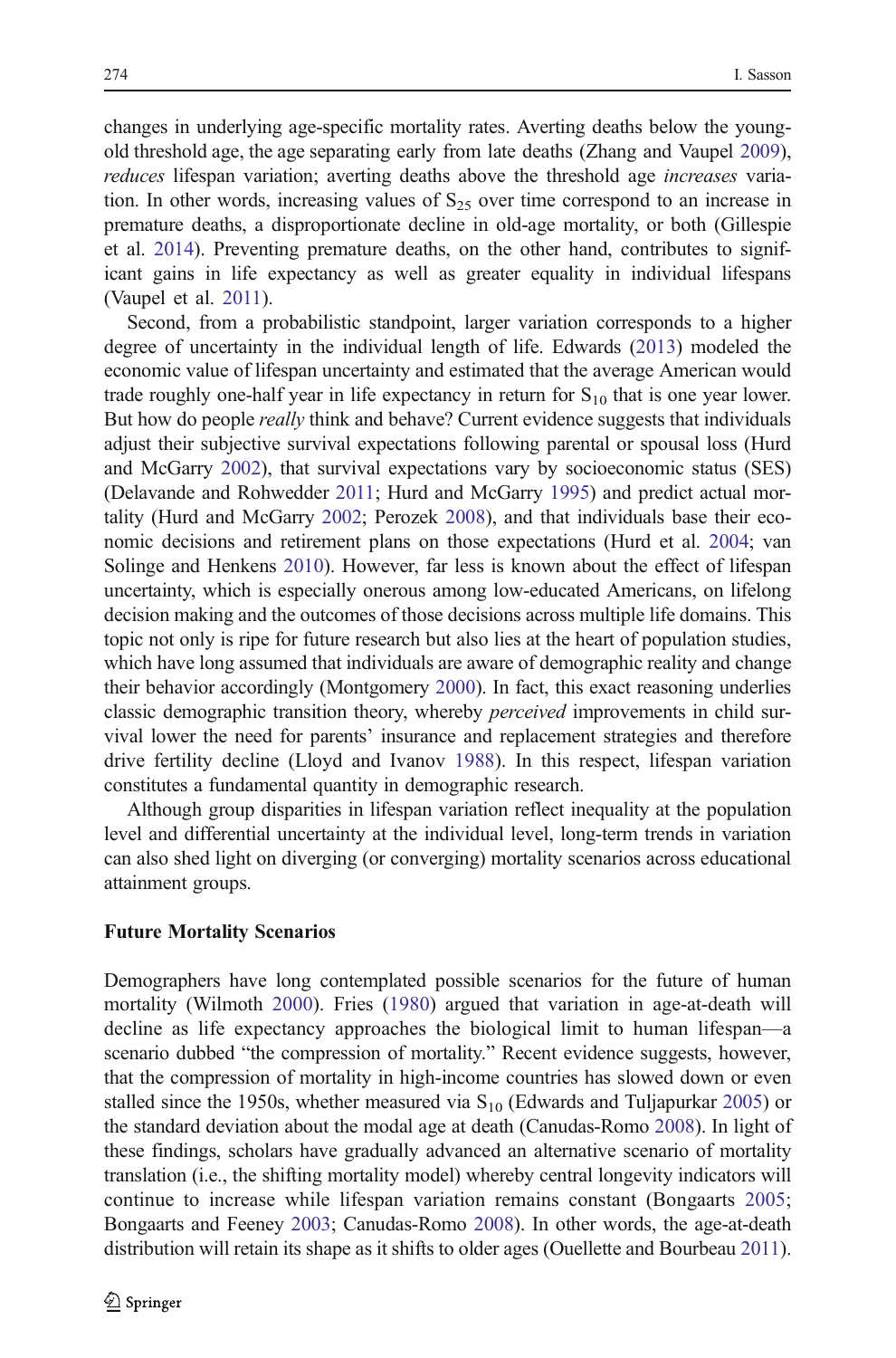To date, both scenarios have generally been considered for low-mortality countries as a whole. It remains to be seen whether country-level mortality trends are equally shared by subnational socioeconomic strata and, specifically, by various educational attainment groups. Although mortality compression may characterize some education groups, mortality translation might better describe others. Given recent declines in life expectancy among low-educated white Americans, it is clear that certain groups do not partake in either of those favorable scenarios. Yet, several questions remain unanswered. The first relates to the quality of estimates based on U.S. vital statistics. Second, although educational disparities in life expectancy have been studied over time, less is known about trends and disparities in lifespan variation. All evidence from the United States has relied on cross-sectional surveys limited to non-Hispanic whites. Third, temporal trends in lifespan variation can discriminate between competing mortality scenarios among the most socioeconomically advantaged Americans—and suggest new scenarios among less-advantaged groups—that are otherwise not captured by trends in life expectancy alone. Most importantly, evaluating mortality scenarios separately for each educational attainment group will answer whether low-educated and even high school–educated Americans are simply following in the footsteps of the college-educated, albeit at a slower pace, or instead are following alternate and diverging trajectories.

#### Methodology

#### Data

The basis for all subsequent analyses begins with age-specific mortality rates, with death counts in the numerator and person-years of exposure in the denominator. Allcause death counts were derived from the U.S. Multiple Cause of Death (MCD) public use files (Centers for Disease Control and Prevention [2013](#page-22-0)) in select census years— 1990, 2000, and 2010—and stratified by age, gender, race, and educational attainment. The study period begins in 1990 because educational attainment was not recorded on death certificates nationwide prior to 1989 (National Center for Health Statistics [1993\)](#page-24-0). In the denominator, midyear population estimates were derived from the 5 % Integrated Public Use Microdata Sample (Ruggles et al. [2010](#page-25-0)) in respective census (and, in 2010, American Community Survey) years. Although education reporting on death certificates suffers from well-known limitations—namely, that educational attainment is reported by someone other than the deceased and therefore heaped at 12 years from both lower and higher levels of education (Rostron et al. [2010;](#page-25-0) Sorlie and Johnson [1996\)](#page-25-0)—it remains the single most comprehensive data source on U.S. mortality. Furthermore, it is one of the few data sources rich enough to document fine-grained changes in the adult age-at-death distribution by race, gender, and educational attainment.

In both the numerator and denominator data sources, age was recoded to five-year groups starting at 25–29 and ending with an open interval at 90+. Race was categorized as non-Hispanic white and black, excluding other race categories and persons of Hispanic origin because of small death counts or poor reporting (especially in the 1990 MCD). Because the 2000 and 2010 censuses allowed for multiple-race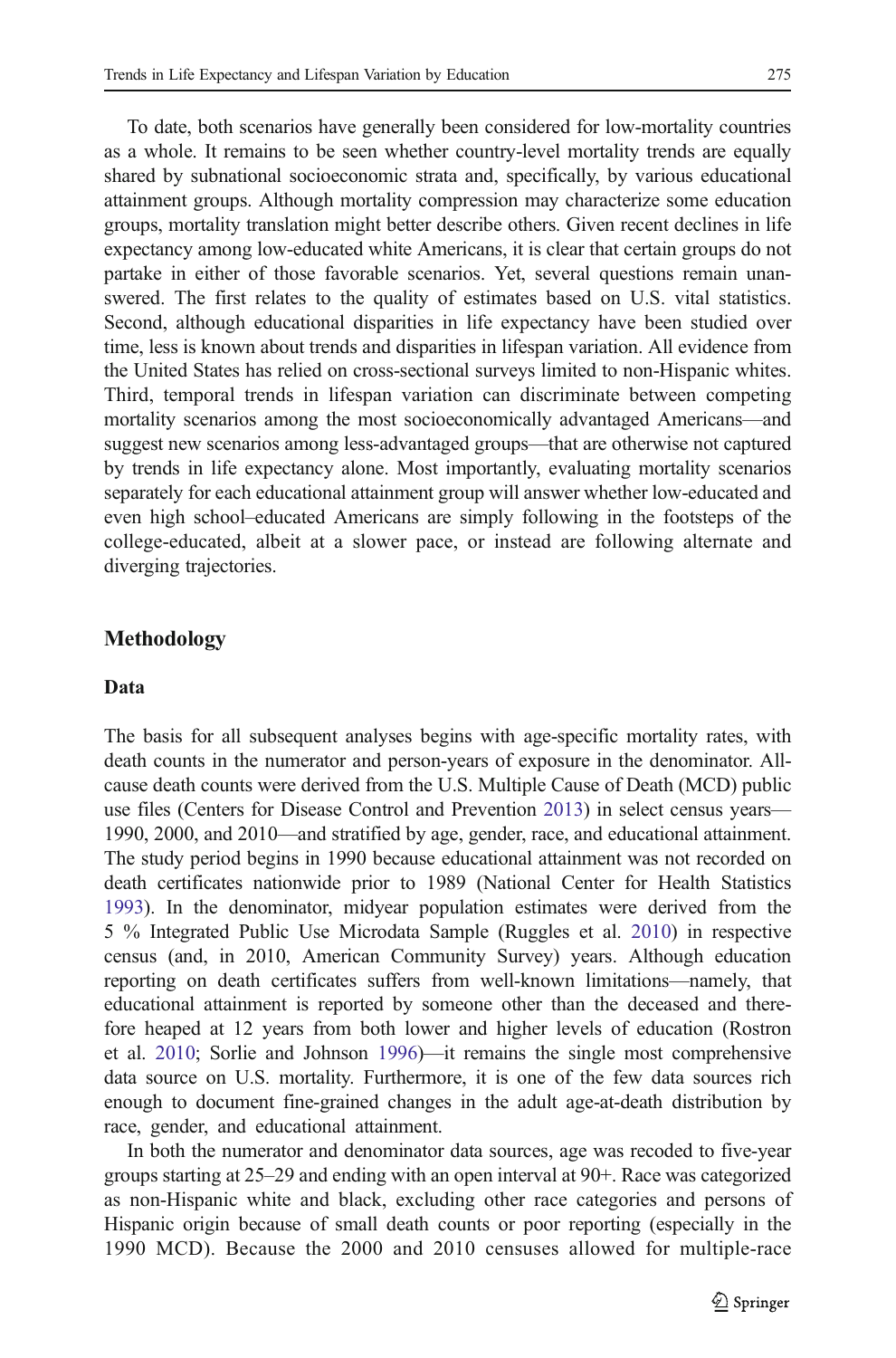categorization, whereas vital statistics continue to follow single-race categorization, counts from the former were adjusted to match the National Center for Health Statistics' bridged-race population estimates in respective years (National Center for Health Statistics [2003](#page-24-0), [2011](#page-24-0)). Nationally, race-bridging appears to have only a minor impact on white and black population estimates, adding as much as 0.5 % and 2.5 % to single race counts, respectively, in the 2000 census (Ingram et al. [2003](#page-23-0)).

In the MCD (numerator) data, educational attainment is classified in single years ranging from zero to five or more years of college. However, in 2003, educational attainment was reclassified on death certificates from single years to completed degrees. Thirty-four states and the District of Columbia adopted the new classification system by 2010, with the remaining 16 states using the old classification (Murphy et al. [2013\)](#page-24-0). To maintain consistency over time, I translated degree categories into completed years of schooling. Most importantly, the new classification collapses "12th grade, no diploma" with the 9–12 years category, leaving high school graduates and general equivalency degree (GED) holders in a separate category. Ignoring the change in classification overestimates the number of deaths among the least-educated while undercounting deaths in the 12 years category. Therefore, for 2010, I reallocated deaths in the 9–12 years group to 0–11 and 12 years proportional to their relative size in the atrisk population by age, gender, and race (shown in Online Resource 1). This approach is likely conservative and accounts for departures from previously published estimates.

Next, I recoded educational attainment in the census (denominator) data to match the MCD classification of completed years of schooling (0–11; 12; 13–15; 16+). All categories below 12 years were recoded as 0–11. Those with more than one year of college education or an associate's degree were classified as 13–15, and those with a bachelor's degree or higher were placed in the 16+ category. Finally, all those who reported completing grade 12 (with or without diploma), obtaining a GED, or completing "some college credit, but less than one year" were coded as 12 years. Given that those with some college education but no degree are significantly more likely to be reported as high school graduates on death certificates (Rostron et al. [2010](#page-25-0)), and probably more so if they had completed less than a full year of college, I included them in the 12 years category (consistent with *completed* years reported in the  $MCD$ ).<sup>2</sup> This classification aims to reduce non–sampling error due to education misreporting; it also departs from the categorization used by Olshansky and colleagues [\(2012\)](#page-24-0) and explains much of the discrepancy between our estimates (see Online Resource 1 for replication of the former). In effect, it serves to inflate the denominator for the 12 years category and hence reduce mortality rates for that group at the expense of the 13–15 category.

#### Missing Data Imputation

The MCD suffers from a significant amount of missing data on educational attainment and, to a lesser extent, on Hispanic origin. In 1990, seven states did not report

<sup>&</sup>lt;sup>2</sup> The 1990 census did not distinguish between those with "some college credit, but less than one year" and "one or more years of college, no degree" as did later years. Hence, in 1990, all those with "some college education but no degree" were reallocated to "12 years" and "13–15" based on the relative proportions by gender and race in the 2000 census.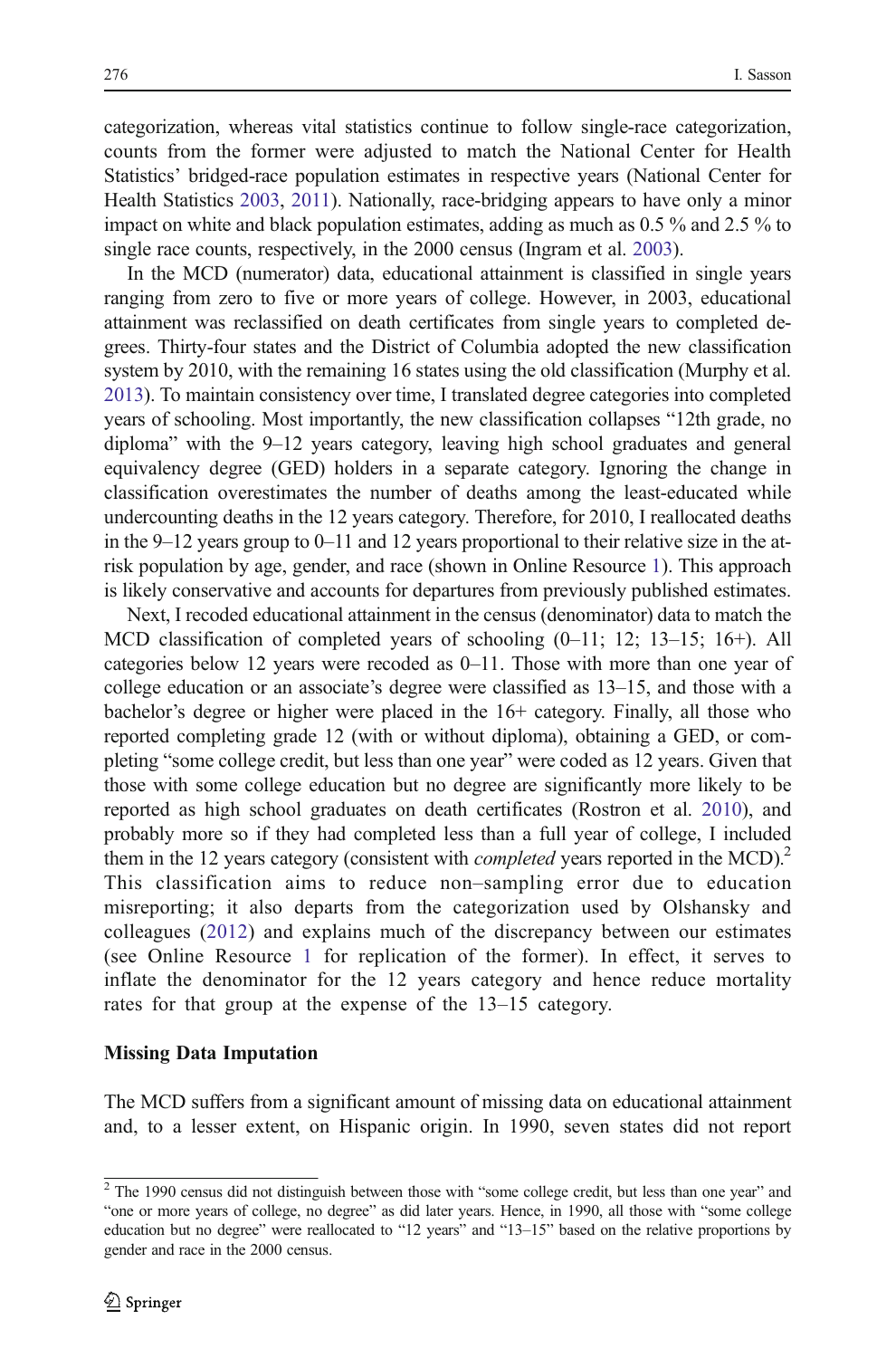<span id="page-9-0"></span>educational attainment on death certificates, and the remaining states had an average of 10.0 % missing information. By 2000, only three states failed to report altogether, and the level of missing data among all other states declined to an average of 4.0 %. Information on state of occurrence is absent from the 2010 MCD public use file; by 2010, however, all states reported (some version of) educational attainment, and missing information declined to 2.3 % nationally. Similarly, three states neglected to report Hispanic origin in 1990, with reporting improving dramatically in 2000 and 2010. Because I exclude Hispanics from all subsequent analyses, the imputation of Hispanic origin serves only to allocate unclassified deaths to non-Hispanic groups. This number amounts to nearly 100,000 deaths in 1990 (most attributed to the three states and New York City failing to report) and is particularly important to include when estimating mortality rates where the numerator and denominator are unlinked.

Imputation of Hispanic origin in the MCD was based on the proportion of non-Hispanics in the census population by gender; race; age; and, where missingness was especially high, by state of occurrence.<sup>3</sup> Because Hispanics represent a small minority among older U.S. cohorts, imputation is unlikely to jeopardize results for the non-Hispanic majority. On the other hand, estimates for Hispanics would be greatly impacted by underreporting and are therefore not pursued in this study.

Although only the numerator (death counts) had cases with missing educational attainment, the denominator (midyear population estimates) can nonetheless prove useful in imputing the former. Bayes' rule makes this relationship clear:

$$
p(Education|Death, \mathbf{X}) = p(Death|Education, \mathbf{X}) \cdot p(Education|\mathbf{X}) \cdot \frac{1}{p(Death|\mathbf{X})}, (1)
$$

such that the distribution of education in the vital registry, on the left side of Eq. (1), depends on three terms on the right side: (1) the probability of mortality conditional on educational attainment; (2) the marginal distribution of education in the at-risk population; and (3) the marginal distribution of mortality. This relationship can be further conditioned on X, a vector of covariates including age group, race, gender, and state of occurrence.

Although Eq. (1) describes a mathematical identity, it can also be used as an imputation device where each component is estimated separately. This approach takes advantage of the fact that for some quantities, population data are practically complete, whereas other quantities involve missing information and must be estimated. Because  $p(Education|X)$  depends only on the at-risk population and  $p(Death|X)$  does not depend on education, both can be derived from fully observed information.<sup>4</sup> On the other hand,  $p(Death|Education, X)$  depends on missing data, as per the original problem, and has to be estimated. I estimate this quantity at the national level using

<sup>&</sup>lt;sup>3</sup> In the state of New York, in 1990, missing Hispanic origins on death certificates were primarily due to nonreporting by New York City and were imputed from metropolitan area, rather than state-level, statistics.

<sup>&</sup>lt;sup>4</sup> Because state of occurrence is not available in the 2010 MCD public use file,  $p(\text{Education} | \text{Death}, \textbf{X})$  was estimated directly from observed death records assuming that data are missing at random. In 1990 and 2000, in states with sparse black population, p(Death) was estimated using the weighted regression model  $log(m_{ipqr}) = \sum_i \alpha_i (State_i) + \sum_p \sum_q \sum_r \beta_{pqr} (Race_p \times Gender_q \times Age_r) + \varepsilon_{ipqr}$ , where  $\varepsilon_{ipqr} \sim N$   $\left(0, \frac{\sigma^2}{N_{ipqr}}\right)$ , and  $N_{ipqr}$ is the population size in the respective state, race, gender, and age group.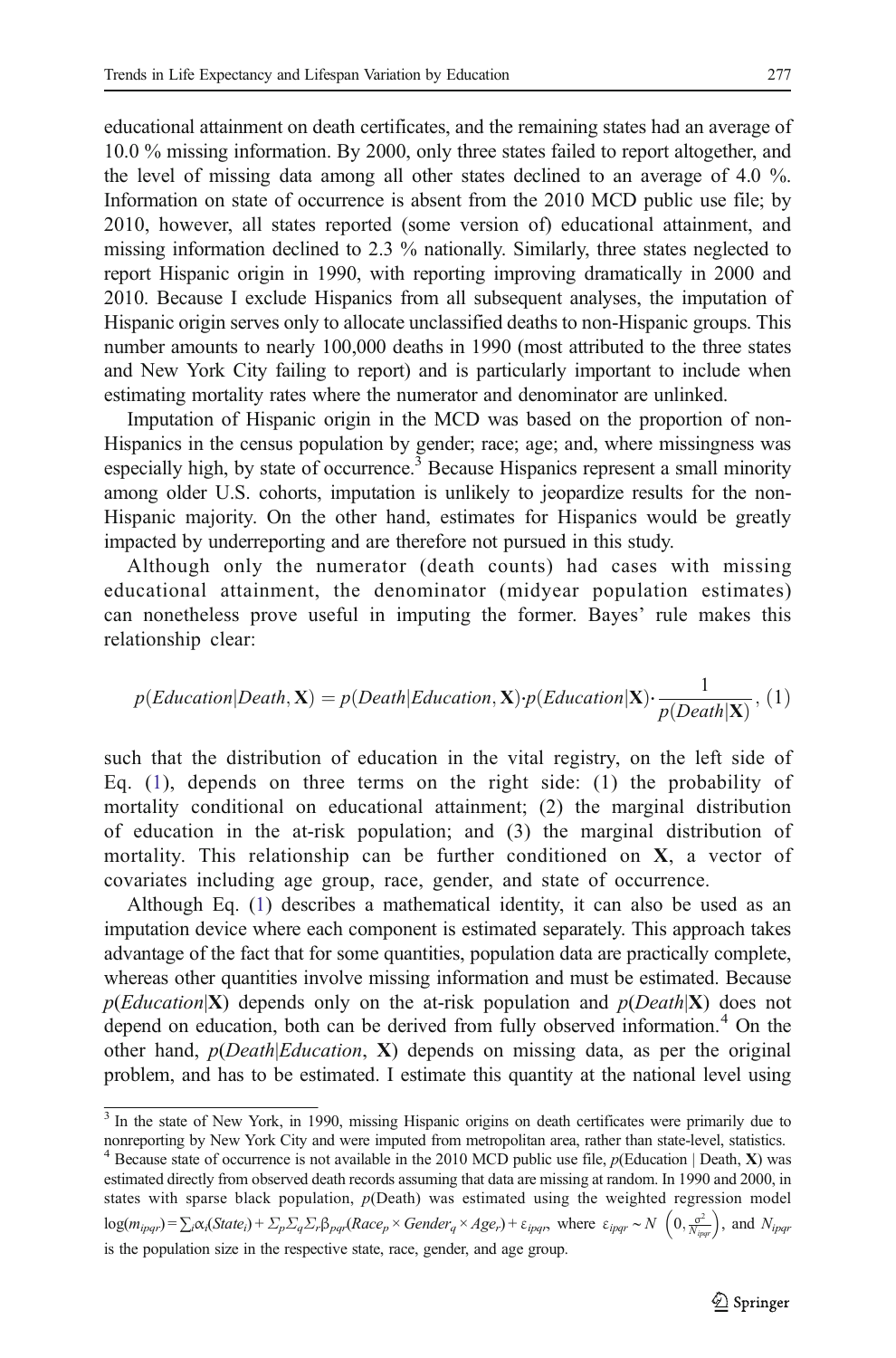states with nearly complete data—less than 10 % missing—which follows the convention used by official National Center for Health Statistics publications (National Center for Health Statistics [1993\)](#page-24-0).

Using Eq. [\(1](#page-9-0)), I could then estimate  $p(Education | Death, X)$  and the distribution of educational attainment among those who have died (i.e., appear in the vital registry), and imputed missing values by randomly drawing from it conditional on age, race, gender, and state of occurrence.<sup>5</sup> The last step was repeated 10 times, averaging death counts across iterations to yield the final estimates (see Table [1](#page-11-0)), although differences between iterations were negligible.

This imputation approach is preferable to other methods<sup>6</sup> because it maximizes the use of available information from both the numerator and denominator. Essentially, it assumes that the relationship between education and mortality is equivalent among observed and unobserved cases, weighted by the educational composition and overall level of mortality in each age-gender-race subgroup and state of occurrence—a strategy that is particularly useful in states with a high proportion of missing information.

#### Methods

Following missing data imputation, I estimated age-gender-race-education–specific mortality rates as input for standard period life tables. To derive exact age-at-death distributions, I interpolated five-year log-mortality rates to single years using natural cubic splines (Berk [2008](#page-22-0)) with  $n - 2$  knots, where n is the number of life-table age groups (excluding the open interval). This approach was used to ensure minimal departure from observed data, as a log-linear (e.g., Gompertz) model might impose, yielding  $e_{25}^{\circ}$  estimates that are comparable with the original five-year life tables. The smoothed age-at-death distributions depicted in Fig. [1](#page-11-0) (distributions for all groups are available in Online Resource 1), equivalent to the  $d_x$  column in life table notation, were the basis for all subsequent calculations ( $e_{25}^{\circ}$ , S<sub>25</sub>, and distributional divergence).

Measuring differences across the entire adult age-at-death distribution is less intuitive than comparing particular moments, such as life expectancy or variance. Perhaps the most common measure of distributional divergence, stemming from information theory (Shannon [1948\)](#page-25-0), is the Kullback-Leibler divergence (KLD) (Kullback and Leibler [1951](#page-23-0)). It takes the form

$$
KLD(p_0, p_1) = \int_{-\infty}^{\infty} p_0(x) \log \left(\frac{p_0(x)}{p_1(x)}\right) dx,\tag{2}
$$

where  $p_0$  is the probability function of the reference group, and  $p_1$  is the probability function of the comparison group.<sup>7</sup> The KLD exhibits several useful properties. First, it is nonnegative, with larger values indicating a higher degree of divergence. Two

 $\frac{5}{10}$  The estimated probability mass function is normalized in order to sum to unity.

<sup>6</sup> Other methods include imputation based solely on the at-risk population (denominator), solely on deaths records (numerator), or excluding states with incomplete data altogether.

<sup>&</sup>lt;sup>7</sup> Given that the KLD is nonsymmetric—that is,  $KLD(p_0, p_1) \neq KLD(p_1, p_0)$ , in general—the reference distribution,  $p_0$ , should be consistent when comparing multiple distributions.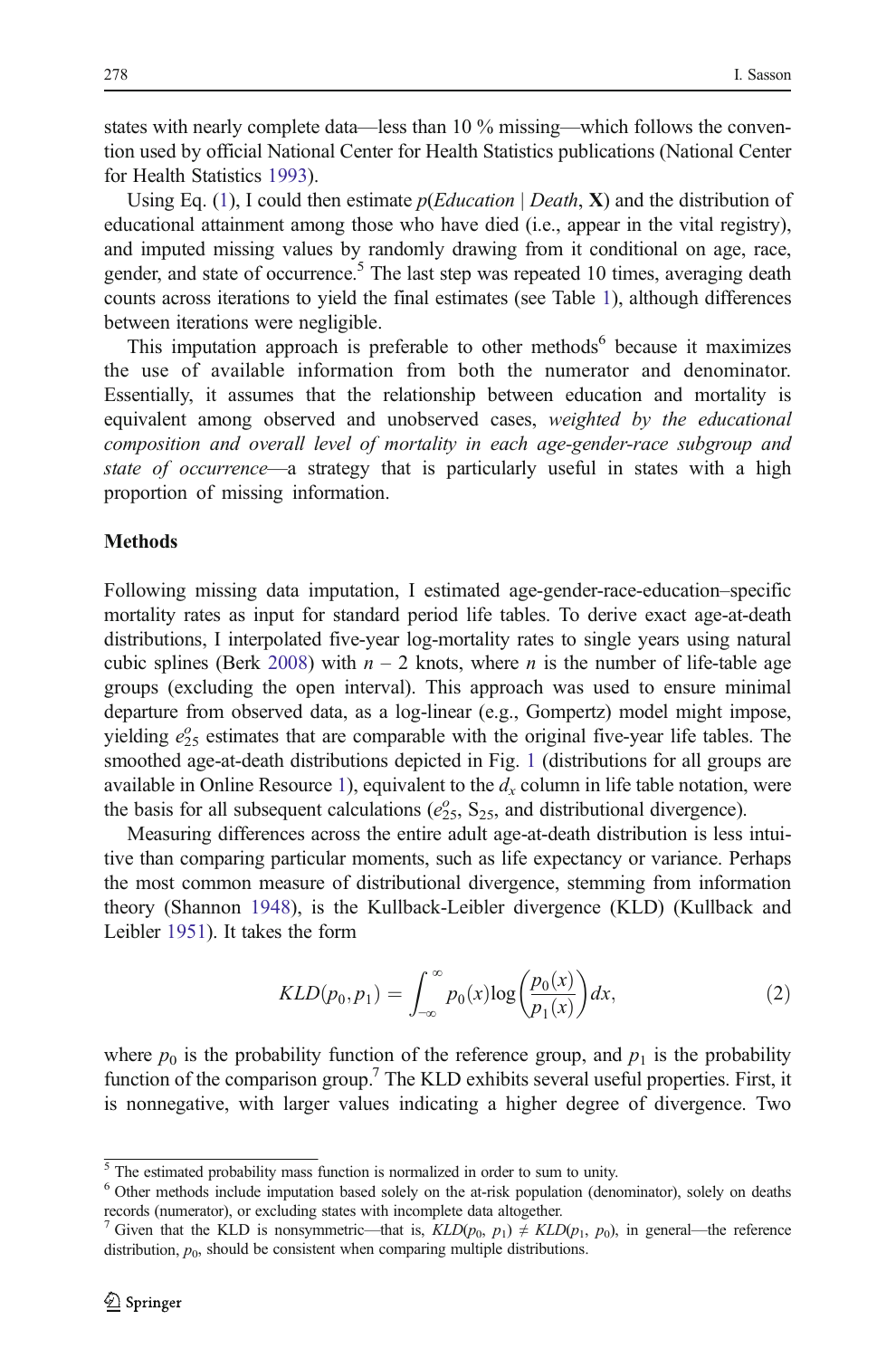| Year<br>1990 |           | Non-Hispanic White |         | Non-Hispanic Black |         |  |  |
|--------------|-----------|--------------------|---------|--------------------|---------|--|--|
|              | Education | Women              | Men     | Women              | Men     |  |  |
|              | $0 - 11$  | 338,760            | 342,673 | 60,615             | 70,700  |  |  |
|              | 12        | 338,761            | 313,921 | 34,606             | 41,168  |  |  |
|              | $13 - 15$ | 97,574             | 98,480  | 8,582              | 10,086  |  |  |
|              | $16+$     | 78,695             | 116,707 | 6,847              | 6,702   |  |  |
|              | Total     | 853,790            | 871,781 | 110,650            | 128,656 |  |  |
| 2000         | $0 - 11$  | 314,706            | 274,279 | 58,963             | 57,741  |  |  |
|              | 12        | 443,496            | 367,756 | 49,115             | 52,230  |  |  |
|              | $13 - 15$ | 137,133            | 126,957 | 14,872             | 13,589  |  |  |
|              | $16+$     | 106,417            | 151,847 | 10,459             | 9,131   |  |  |
|              | Total     | 1,001,752          | 920,839 | 133,409            | 132,691 |  |  |
| 2010         | $0 - 11$  | 203,629            | 187,152 | 42,692             | 42,460  |  |  |
|              | 12        | 490,761            | 411,653 | 55,776             | 60,979  |  |  |
|              | $13 - 15$ | 168,322            | 166,027 | 22,766             | 19,857  |  |  |
|              | $16+$     | 124,296            | 186,733 | 13,484             | 11,301  |  |  |
|              | Total     | 987,008            | 951,565 | 134,718            | 134,597 |  |  |

<span id="page-11-0"></span>Table 1 Death counts by race, gender, and educational attainment: United States, 1990–2010



Fig. 1 Age-at-death distribution by years of schooling for non-Hispanic white men, 1990–2010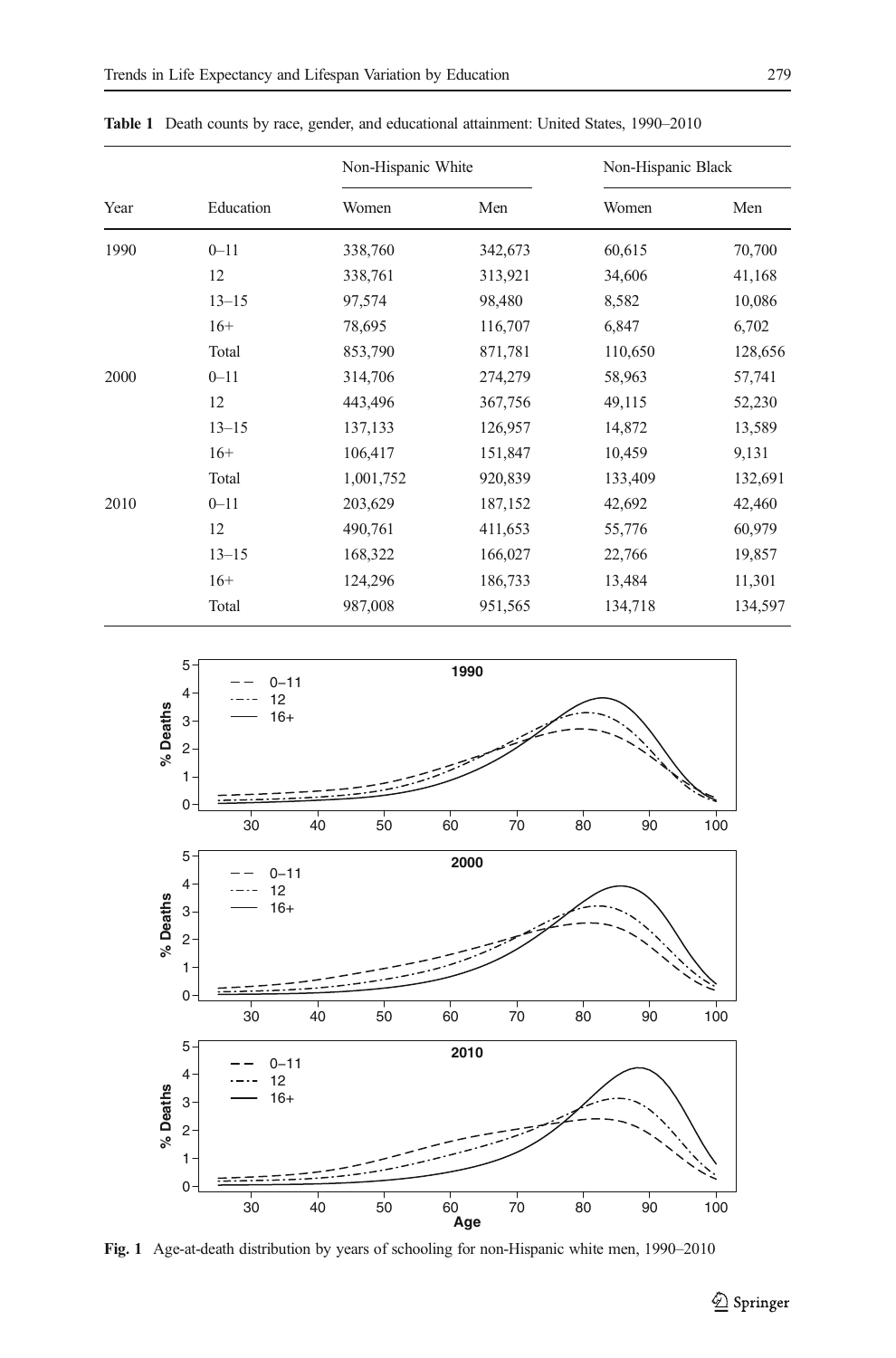identical distributions will have a KLD value of 0. Second, if both distributions are normal, the KLD can be decomposed precisely into two additive components (Roberts and Penny [2002\)](#page-24-0) such that

$$
KLD(p_0, p_1) = \underbrace{\left[\log\left(\frac{\sigma_1}{\sigma_0}\right) + \frac{\sigma_0^2}{2\sigma_1^2} - \frac{1}{2}\right]}_{A} + \underbrace{\left(\mu_0 - \mu_1\right)^2}_{B}.
$$
\n(3)

Term A sums to 0 when the variances are equal, leaving contributions from the difference in means (term B) alone. Similarly, when the means are equal, term B equals 0, and any remaining divergence is attributed to difference in variances (term A). Although age-at-death distributions are generally left-skewed, Edwards and Tuljapurkar [\(2005\)](#page-23-0) suggested that Eq. (3) remains a useful approximation.

The KLD not only provides insight on educational disparities in mortality across the entire age-at-death distribution, but it can also shed light on the relative importance of each component—difference in means and difference in variances—to overall lifespan inequality. This decomposition is especially revealing when observed over time and can be suggestive of future mortality trends for various social groups as well as disparities between them. However, because the KLD does not indicate the direction of distributional divergence (e.g., which group exhibits lower or higher variance), trends in life expectancy and lifespan variation must be established beforehand.

#### **Results**

#### Educational Differences in Life Expectancy

Life expectancy at age 25 by race, gender, and educational attainment is shown in Table [2.](#page-13-0) Overall,  $e_{25}^{\circ}$  increased by 1.5 years among non-Hispanic white women and by 3.2 years among white men between 1990 and 2010. Gains were higher among non-Hispanic blacks, amounting to 3.2 among women and 6.3 years among men.<sup>8</sup> Nevertheless, higher gains among blacks reflect a significantly lower starting point relative to whites of the same gender—a gap that was maintained, albeit diminished, over the 20-year period. Consistent with the gender gap in life expectancy, women fare better than men in each race group.

Several notable patterns arise when broken down by educational attainment. First, educational disparities in life expectancy grew among all race and gender groups from 1990 to 2010. The difference in  $e_{25}^{\circ}$  between the most-educated (16+) and leasteducated  $(0-11)$  white women grew from 2.5 to 9.3 years; a smaller increase was observed among black women, from 1.9 to 4.7 years. Educational differences in  $e_{25}^{\circ}$  are generally larger among men, and they too experienced widening disparities: from 6.1 to 11.9 years among whites, and from 6.9 to 8.6 years among blacks. Even though

<sup>&</sup>lt;sup>8</sup> Hereafter, non-Hispanic white and non-Hispanic black are referred to as simply white and black, respectively.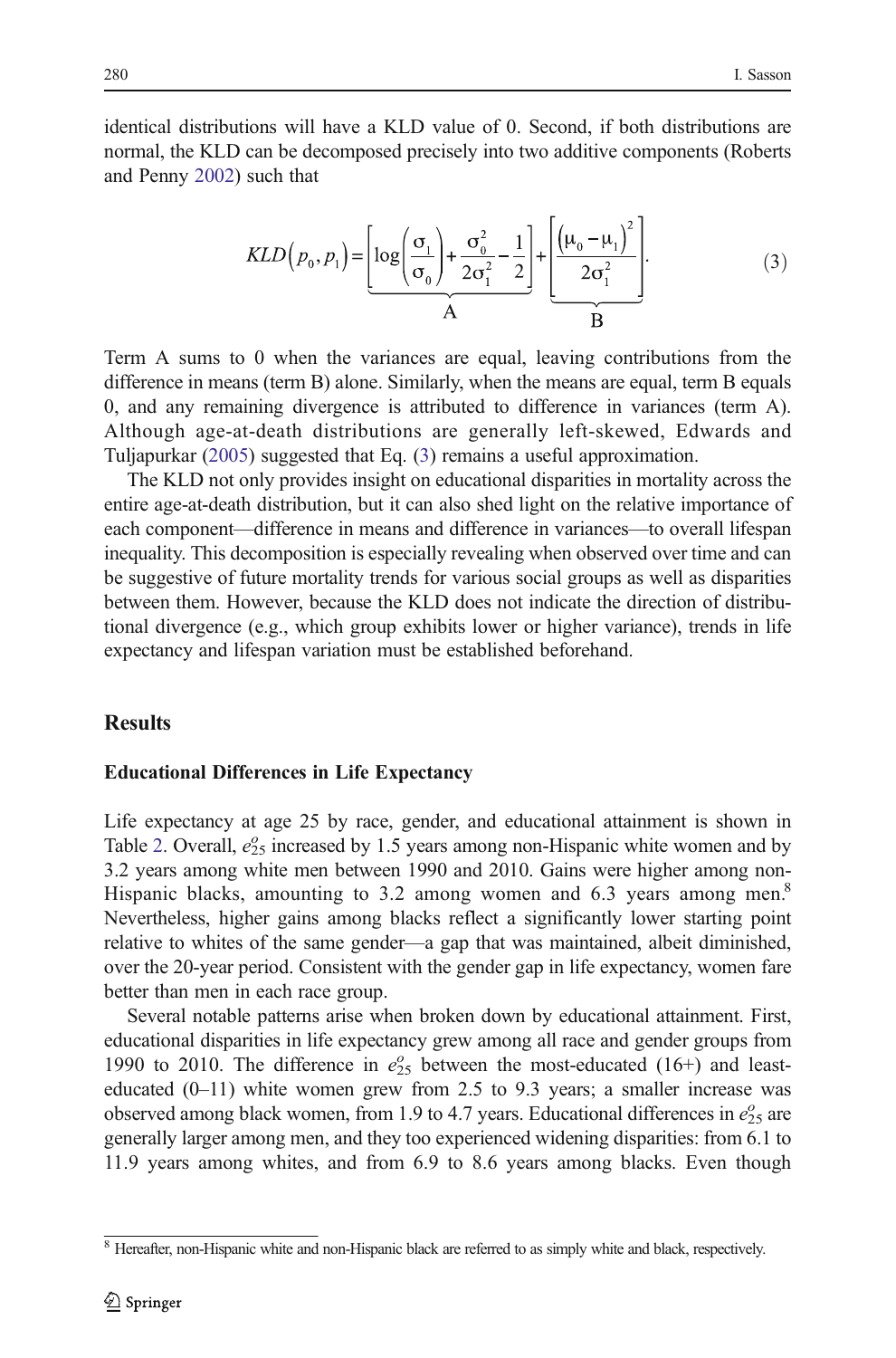|                  | Non-Hispanic White |      |      |      |      |      | Non-Hispanic Black |      |      |      |      |      |
|------------------|--------------------|------|------|------|------|------|--------------------|------|------|------|------|------|
|                  | Women              |      |      | Men  |      |      | Women              |      |      | Men  |      |      |
| Education (yrs.) | 1990               | 2000 | 2010 | 1990 | 2000 | 2010 | 1990               | 2000 | 2010 | 1990 | 2000 | 2010 |
| $0 - 11$         | 54.0               | 51.5 | 50.9 | 46.0 | 45.2 | 45.4 | 49.9               | 49.5 | 51.8 | 39.6 | 42.2 | 45.5 |
| 12               | 55.1               | 55.6 | 55.9 | 48.7 | 50.0 | 50.5 | 49.2               | 50.4 | 52.7 | 41.4 | 43.9 | 46.5 |
| $13 - 15$        | 55.2               | 56.0 | 56.7 | 49.7 | 52.3 | 52.8 | 49.6               | 51.6 | 54.2 | 43.1 | 48.6 | 50.9 |
| $16+$            | 56.5               | 58.7 | 60.2 | 52.1 | 54.9 | 57.3 | 51.8               | 54.5 | 56.5 | 46.5 | 50.4 | 54.1 |
| Total            | 55.4               | 55.8 | 56.9 | 49.3 | 51.1 | 52.5 | 50.8               | 51.6 | 54.0 | 42.2 | 45.3 | 48.5 |

<span id="page-13-0"></span>Table 2 Life expectancy at age 25 by race, gender, and educational attainment: United States, 1990–2010

educational disparities in mortality are still wider among men, women are slowly catching up.

Second, absolute declines in  $e_{25}^{\circ}$  were observed among the least-educated white men and women, but not among blacks. Within two decades,  $e_{25}^{\circ}$  declined by 3.1 years among white women and by 0.6 years among white men with fewer than 12 years of schooling. At the same time, all other groups experienced gains in life expectancy. Life expectancy among the least-educated black men and women increased by 5.9 and 1.9 years, respectively. Overall, in each race-gender group, the highest gains were experienced by those with 13–15 or 16+ years of education, whereas only modest gains occurred among those with 12 years of education (especially white men and women).

These patterns are generally consistent with those reported by Olshansky and colleagues ([2012](#page-24-0)). However, using the current methodology, the declining trend in life expectancy is significantly attenuated for white women and disappears almost completely for white men. On the whole, the findings suggest that total gains in life expectancy are primarily driven by highly educated Americans, whereas the high school–educated lag behind and the low-educated—at least among whites—are increasingly worse off.

#### Educational Differences in Lifespan Variation

Patterns and trends in life expectancy by educational attainment are revealing, but they do not tell the whole story. Additional insights can be gleaned by exploring educational differences in lifespan variation. Trends in the standard deviation of age at death, conditional on survival to age 25, are summarized in Table [3](#page-14-0). Overall, race-gender patterns mimic those of life expectancy in reverse. Higher variation is characteristic of men compared with women and blacks compared with whites. Between 1990 and 2010,  $S_{25}$  among white women plateaued around 13.2 years and increased only slightly among white men, from 14.1 to 14.5 years. The opposite was recorded among blacks— $S_{25}$  declined from 16.4 to 15.5 years for men and from 15.7 to 14.8 years for women—suggesting that blacks, as a group, are becoming increasingly homogeneous with respect to age at death but are nevertheless disadvantaged compared with whites of the same gender.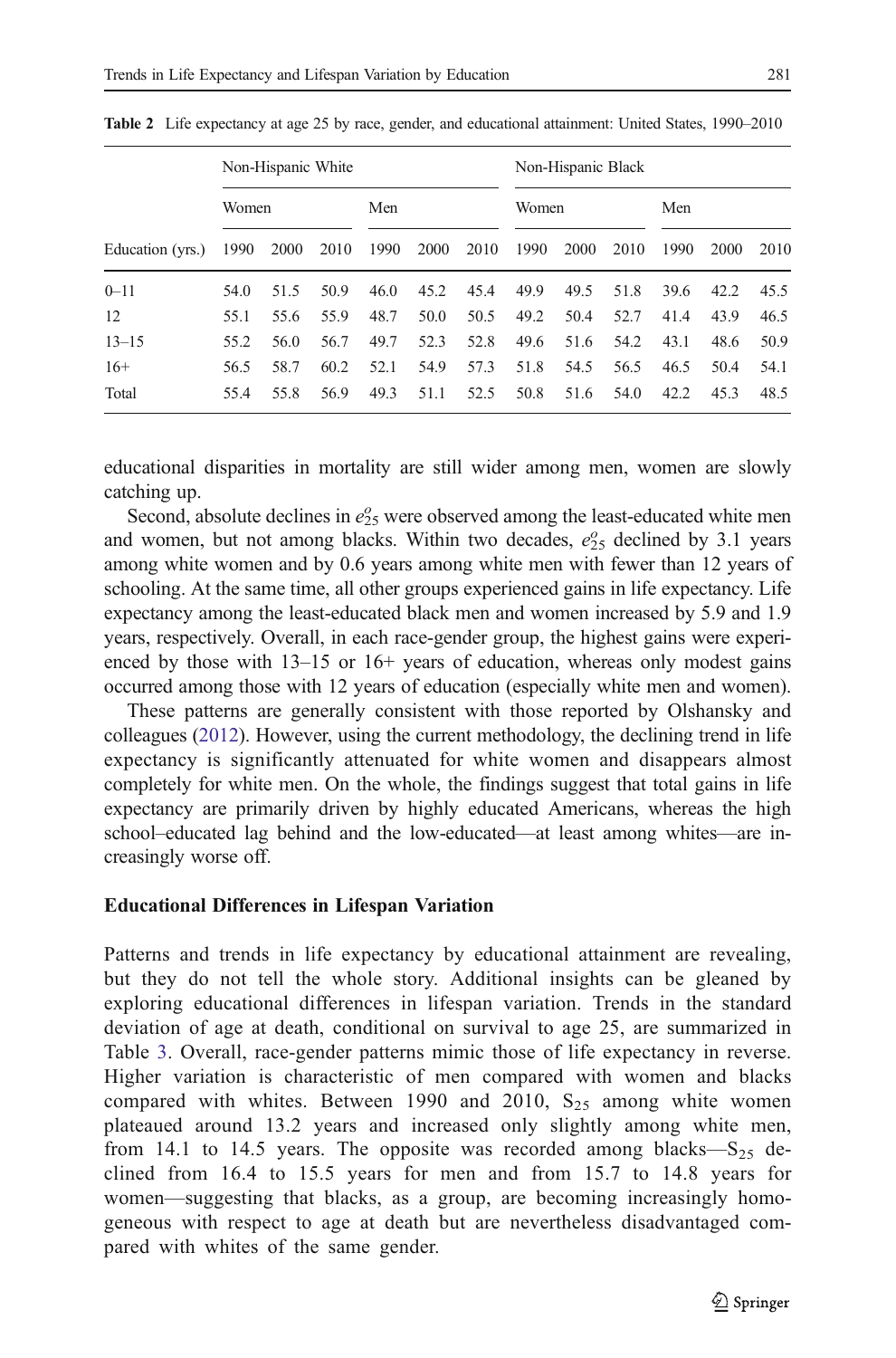|           | Non-Hispanic White |      |      |      |      | Non-Hispanic Black |       |      |      |      |      |      |
|-----------|--------------------|------|------|------|------|--------------------|-------|------|------|------|------|------|
|           | Women              |      |      | Men  |      |                    | Women |      |      | Men  |      |      |
| Education | 1990               | 2000 | 2010 | 1990 | 2000 | 2010               | 1990  | 2000 | 2010 | 1990 | 2000 | 2010 |
| $0 - 11$  | 15.4               | 16.1 | 16.8 | 16.5 | 16.5 | 16.7               | 17.8  | 17.6 | 17.2 | 18.1 | 17.2 | 17.3 |
| 12        | 12.9               | 13.3 | 14.4 | 14.1 | 14.6 | 15.5               | 14.8  | 14.9 | 15.3 | 15.4 | 15.2 | 15.4 |

13–15 12.5 12.4 12.9 13.6 13.4 14.0 14.1 14.1 13.9 14.8 15.0 14.7 16+ 11.7 11.9 11.3 12.5 12.2 12.2 12.9 14.0 12.5 14.4 14.3 13.3 Total 13.2 13.0 13.3 14.1 13.9 14.5 15.7 15.3 14.8 16.4 15.6 15.5

<span id="page-14-0"></span>Table 3 Adult lifespan variation  $(S_{25})$  by race, gender, and educational attainment: United States, 1990–2010

As with life expectancy, disaggregating trends in  $S_{25}$  by educational attainment reveals significant disparities. Across the board, those with higher levels of educational attainment benefit from lower lifespan variation. This finding suggests that the highly educated are not only advantaged with respect to the expected age at death, but also benefit from lower dispersion or less uncertainty around that central indicator. In 2010, differences in  $S_{25}$  between the least- and most-educated amounted to more than four years among men and about five years among women, regardless of race. In other words, although educational differences in life expectancy are greater among men, differences in variation are greater among women. Even more telling is the fact that within each race group, low-educated men and women have converged to similar values of  $S_{25}$ , suggesting that they are now more similar to one another than are their highly educated counterparts.

For some groups,  $S_{25}$  has seen little to no change over time. For others,  $S_{25}$  changed dramatically over the two-decade period. The least- $(0-11)$  and most-educated  $(16+)$ black men each experienced a decline of 0.8 and 1.1 years, respectively, suggesting lower dispersion around  $e_{25}^{\circ}$  (which was also on the rise during this period). On the other hand, several groups experienced a significant increase in variation—almost all of which occurred among the low- and high school–educated. In particular,  $S_{25}$  increased by 1.4 to 1.5 years among low-educated white women and among high school– educated whites of both genders. The fact that lifespan variation increased mostly among the high school–educated is disconcerting and counters conventional wisdom based on trends in life expectancy alone (i.e., that the high school–educated merely lag behind the college educated). Only by observing differences and trends in lifespan variation do we notice diverging trajectories for the two groups. Interestingly, aside from black men who were severely disadvantaged at baseline, the college-educated did not exhibit significant declines in  $S_{25}$ , which is consistent with a shifting mortality scenario rather than further compression. At the same time, the persistence of racial differences in lifespan variation even among the highly educated suggests that further improvements are in fact clearly possible, at least among blacks.

Documenting changes in lifespan variation complements the picture painted by trends in life expectancy. However, an important question remains: what is the relative importance of each component to overall lifespan inequality? Decomposing the Kullback-Leibler divergence provides an approximate answer.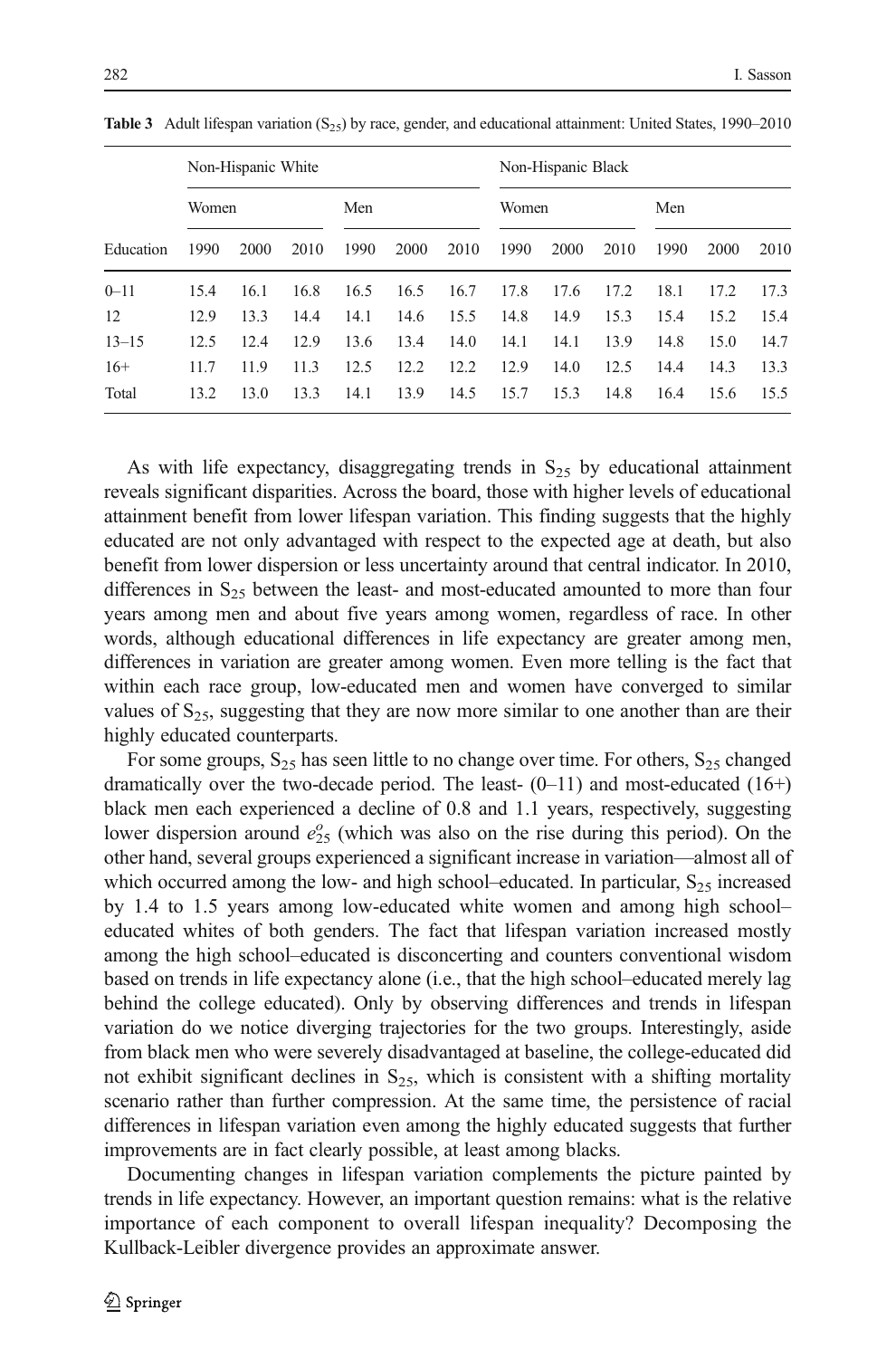#### <span id="page-15-0"></span>Convergence and Divergence in Age-at-Death Distributions

The KLD is a unitless quantity and, hence, not as easily interpretable as  $e_{25}^{\circ}$  and S<sub>25</sub>. Nevertheless, it exhibits two important advantages. First, the KLD allows a complete comparison between age-at-death distributions and is not limited to a single dimension of inequality, such as differences in life expectancy. Observed over time, it indicates patterns of convergence or divergence in age-at-death distributions between various subpopulations and can shed light on possible future scenarios. Second, it decomposes (approximately) into two additive terms reflecting the relative importance of differences in means and differences in variances in explaining overall lifespan inequality.

Figures 2 and [3](#page-16-0) depict trends in KLD and its components for white and black women, respectively, by educational attainment. To facilitate comparison across different educational attainment groups, all use the same reference distribution: white women with 16+ years of education in 2010, which is the group with the highest life expectancy and lowest variance in age at death. As of 2010, this group represents the most favorable lifespan conditions for women of either race. Similarly, Figs. [4](#page-17-0) and [5](#page-18-0) show equivalent trends among white and black men, using white *men* with 16+ years of education in 2010 as reference.

Consistent with the patterns observed in  $e_{25}^{\circ}$  and  $S_{25}$ , Fig. 2 shows that low-educated white women have continued to diverge from the reference distribution, representing the most favorable gender-specific lifespan conditions, throughout the 1990s and 2000s. During this period, differences in both life expectancy and lifespan variation



Fig. 2 Divergence and convergence in age-at-death distribution by years of schooling for non-Hispanic white women. The reference category is white women with 16+ years of schooling in 2010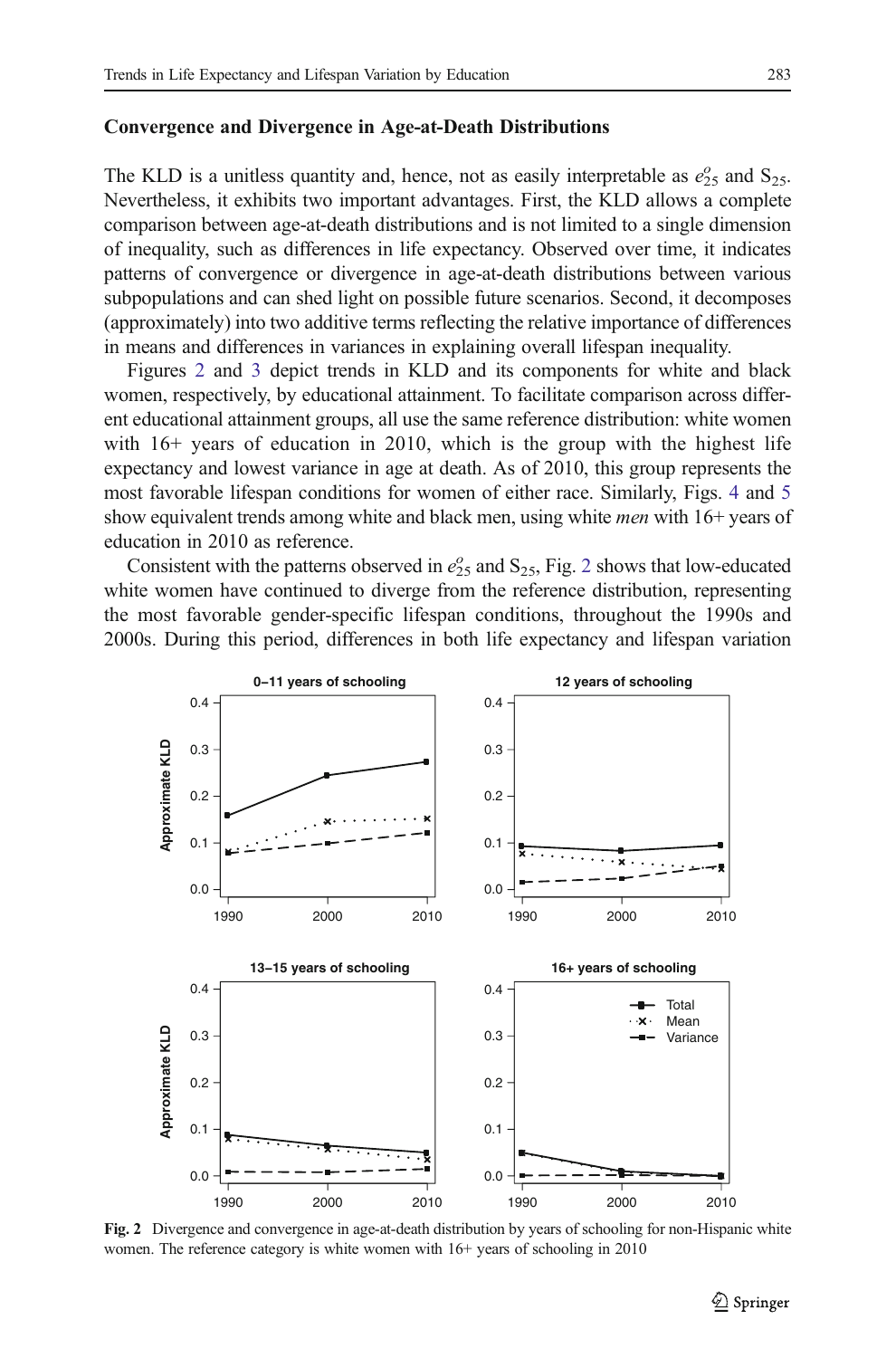<span id="page-16-0"></span>

Fig. 3 Divergence and convergence in age-at-death distribution by years of schooling for non-Hispanic black women. The reference category is white women with 16+ years of schooling in 2010

have contributed significantly to the overall disadvantage, and both components of inequality have been on the rise. Trends among the high school–educated are even more peculiar: whereas differences in life expectancy had declined from 1990 to 2010, differences in variation had increased (especially during the 2000s). In fact, the latter were so pronounced that they now overshadow differences in life expectancy, resulting in net divergence from the reference distribution over time. In other words, lifespan variation is not only increasing in absolute terms, but has now become more important in explaining lifespan disparities between high school– and college-educated white women. Clearly, the shifting mortality scenario does not characterize all educational attainment groups, let alone the low-educated and even high school–educated. Finally, those with some college education appear to follow in the footsteps of the highly educated, which, by design, converge to the reference distribution in 2010.

Figure 3 depicts the results for black women. Similar to whites, lifespan variation contributes more significantly to total divergence among lower education groups—as much as one-half in the case of women with 0–11 years of education. But unlike their white counterparts, all black women converged dramatically toward the reference distribution, primarily because of improvements in life expectancy. Lifespan variation, on the other hand, appears to have plateaued or decreased slightly among all but the high school–educated.

Figures [4](#page-17-0) and [5](#page-18-0) suggest that lifespan variation plays a smaller role in explaining overall disparities among men compared with women. In Fig. [4](#page-17-0), all but the leasteducated white men have seen overall improvements in lifespan, with age-at-death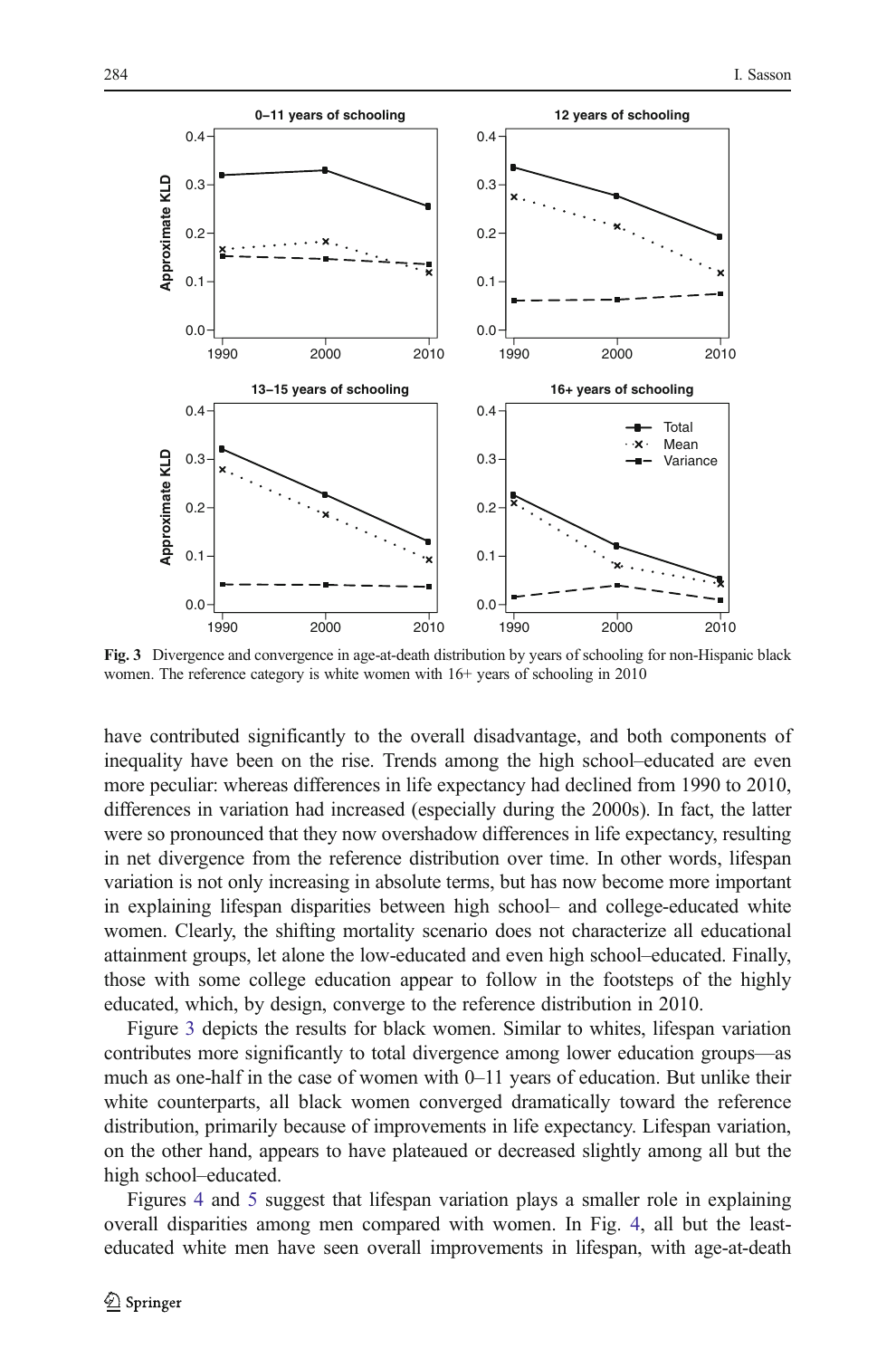<span id="page-17-0"></span>

Fig. 4 Divergence and convergence in age-at-death distribution by years of schooling for non-Hispanic white men. The reference category is white men with 16+ years of schooling in 2010

distributions converging to that of college-educated men in 2010. Low-educated men, however, diverged from the reference distribution during the 1990s and plateaued during the 2000s. Although differences in means dominated over differences in variation in all educational attainment groups, the latter made a significant contribution to overall lifespan inequality among the low- and high school–educated. Rising lifespan variation among high school–educated men—as is the rise in its relative importance counters the notion that they merely lag behind their college-educated counterparts, as one might conclude from trends in life expectancy alone. Instead, they are becoming increasingly diverse in their time of death and are (at least in this respect) more dissimilar to the college educated, who experienced continued improvements in life expectancy while lifespan variation remained steady at an all-time low.

Educational disparities in the age-at-death distribution are significantly larger among black men (Fig. [5](#page-18-0)) than among white men. (Notice the scale change on the vertical axis.) Nevertheless, all educational attainment groups appear to have made progress toward the reference distribution over time because of gains in life expectancy, with some decline in variation as well among the least- and most-educated. As with white men, lifespan variation contributes significantly to overall inequality among the loweducated albeit not as much as it does among women of either race group.

In summary, trends in KLD suggest that almost all but the least-educated white men and women are converging to the age-at-death distribution of their white, collegeeducated counterparts. At the same time, a troubling pattern emerges. Although high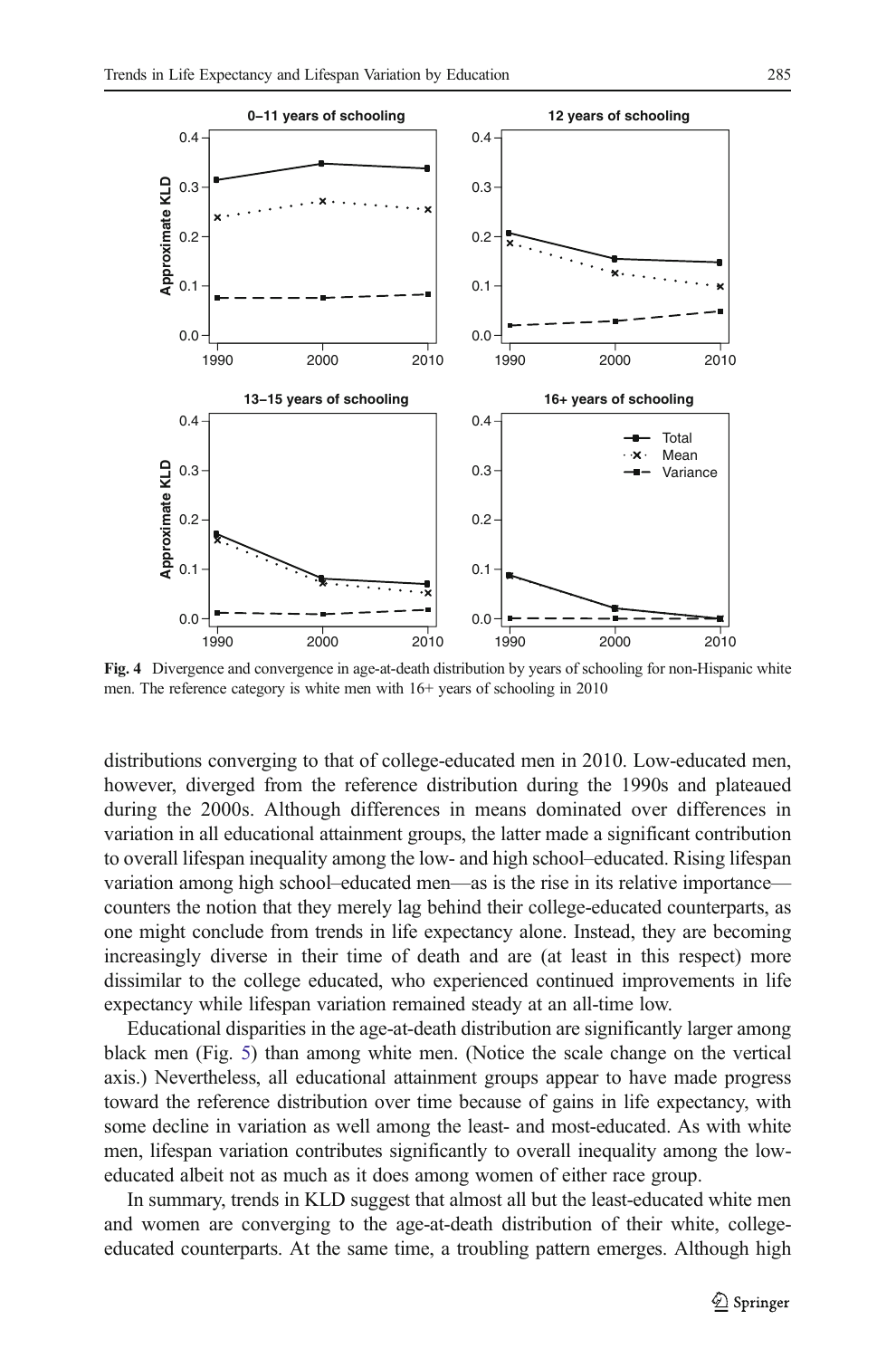<span id="page-18-0"></span>

Fig. 5 Divergence and convergence in age-at-death distribution by years of schooling for non-Hispanic black men. The reference category is white men with 16+ years of education in 2010. The scale of the vertical axis is different from Figs. [2](#page-15-0)–[4](#page-17-0)

school–educated Americans in all race-gender groups have seen gains in life expectancy, most have also seen increasing heterogeneity in age at death (with the exception of black men, whose initial lifespan variation was highest and remained steady during the two-decade period). Most importantly, lifespan variation is becoming an increasingly important component of lifespan inequality among the high school–educated often approaching and even surpassing contributions from differences in life expectancy. Focusing on mean-differences alone misses those trends and fosters a false set of suppositions about the future of mortality: namely, that high school–educated Americans, if not the least-educated, are simply lagging behind those with college education. Educational disparities in lifespan variation can therefore point to diverging scenarios in adult mortality.

#### **Discussion**

Educational disparities in U.S. adult mortality have been widening for several decades, with the college-educated faring better than any other educational attainment group (Meara et al. [2008;](#page-24-0) Montez et al. [2011](#page-24-0); Preston and Elo [1995](#page-24-0)). Most recently, declines in adult life expectancy have been observed among low-educated white Americans (Olshansky et al. [2012](#page-24-0))—results that are replicated and updated in the present study. Nevertheless, focusing on life expectancy—a central longevity indicator—overlooks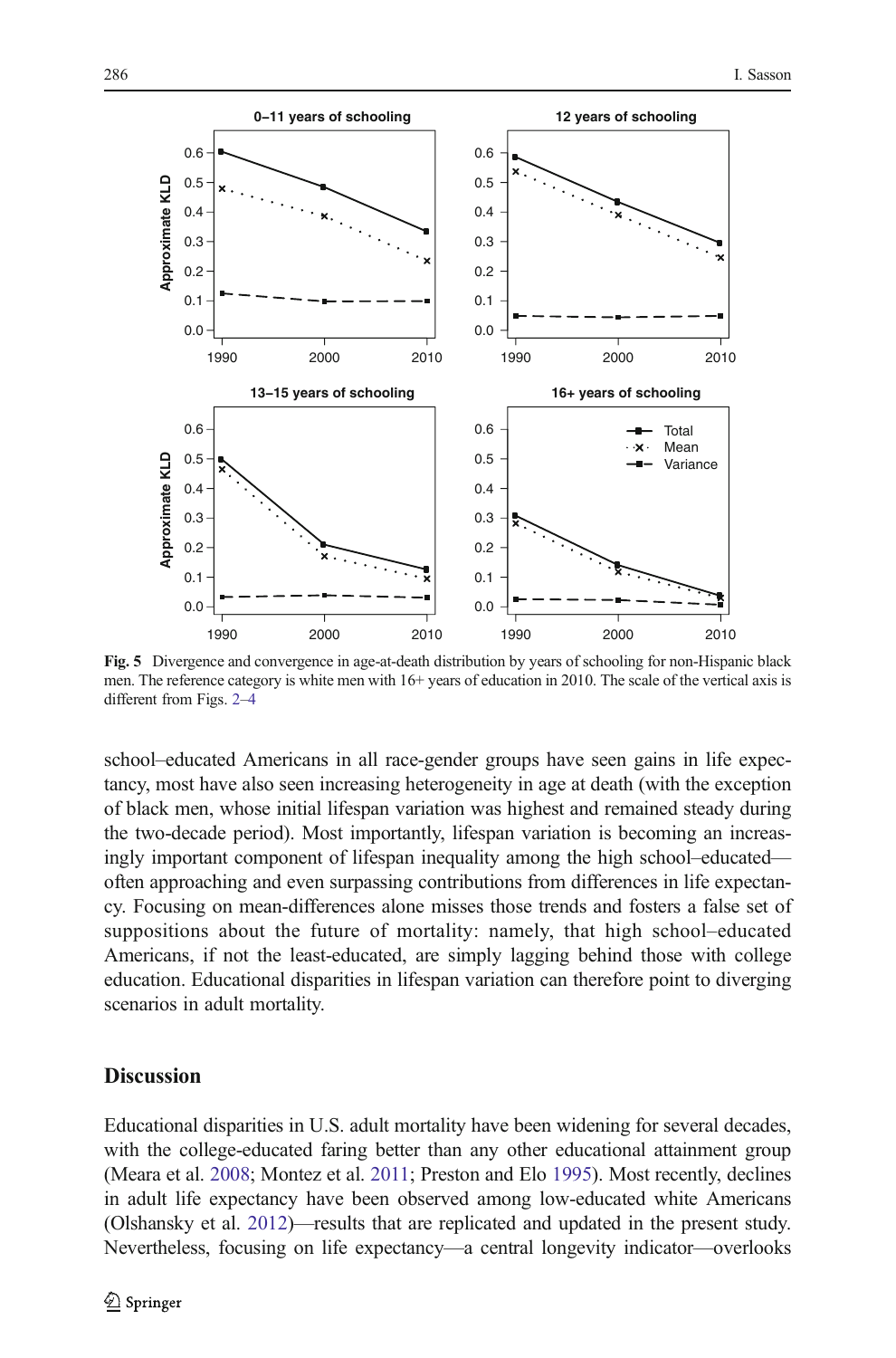other dimensions of lifespan inequality. Lifespan variation is a particularly revealing dimension of inequality, reflecting within-group heterogeneity in underlying population health (Edwards and Tuljapurkar [2005](#page-23-0)) as well as the uncertainty associated with an individual lifespan (Edwards [2013\)](#page-23-0). Low-education groups consistently exhibit higher lifespan variation than highly educated groups, regardless of how variation is measured, both in the United States and in Europe (Brown et al. [2012;](#page-22-0) Edwards and Tuljapurkar [2005;](#page-23-0) van Raalte et al. [2011\)](#page-25-0). However, no study has yet to document change in lifespan variation over time across educational attainment groups. In the United States in particular, previous studies were also limited to non-Hispanic whites or did not disaggregate by race and gender.

Using U.S. vital statistics data from 1990 to 2010, this study reveals trends in adult life expectancy and lifespan variation by educational attainment for black and white men and women. Over the two-decade study period, the gap in life expectancy at age 25 between low- and college-educated whites nearly doubled for men and more than tripled for women, reaching 11.9 and 9.3 years, respectively, by 2010. Among blacks, the same gap amounted to 8.6 for men and 4.7 years for women. Furthermore,  $e_{25}^{\circ}$ declined among low-educated whites by 3.1 years for women and by 0.6 years for men—estimates that are dramatically smaller than those reported by Olshansky and colleagues [\(2012\)](#page-24-0) but consistent with evidence from the National Health Interview Survey around the same period (Montez et al. [2011](#page-24-0)). Departures from the former reflect differences in education categorization and a newly developed imputation method to handle missing data in the vital registry.

Disparities in lifespan variation complement those in adult life expectancy and are equally illuminating. Consistent with previous studies, there are large educational differences in  $S_{25}$ , the standard deviation of age at death conditional on survival to age 25, estimated between 4.0 to 5.5 years across all race-gender groups. From a population perspective, larger variation among lower-education groups reflects the lack of material and nonmaterial resources needed to shape healthier social environments and lifestyles, and therefore a lower capacity to optimize health throughout the life course (Brown et al. [2012](#page-22-0)). Indeed, since the 1970s, low-educated Americans have faced declining real wages (U.S. Census Bureau [2014](#page-25-0)), rising poverty and unemployment rates (Pew Research Center [2014](#page-24-0)), and worsening prospects in the marriage market (Hou and Myles [2008](#page-23-0))—all of which are associated with greater risk of mortality (Dupre et al. [2009;](#page-23-0) Montez and Zajacova [2013;](#page-24-0) Rogers et al. [2013;](#page-24-0) Ross and Wu [1995](#page-24-0)). At the same time, the expansion of education throughout the twentieth century has rendered the low-educated an increasingly select group (Goesling [2007](#page-23-0)) possibly on the basis of family social background, which similarly affects adult mortality (Hayward and Gorman [2004\)](#page-23-0). Regardless of the underlying mechanism, these individuals face greater uncertainty regarding their length of life (Edwards [2013\)](#page-23-0), the consequences of which are crucial for understanding social and economic behavior throughout the life course yet remain understudied and undertheorized in population studies.

Over time, changes in lifespan variation provide a glimpse into the future of U.S. mortality and reveal diverging trajectories for various social groups. Researchers have long debated which scenario best describes the future of mortality for low-mortality countries (Canudas-Romo [2008\)](#page-22-0): adult mortality compression, whereby gains in life expectancy are accompanied by decreasing lifespan variation; or shifting mortality,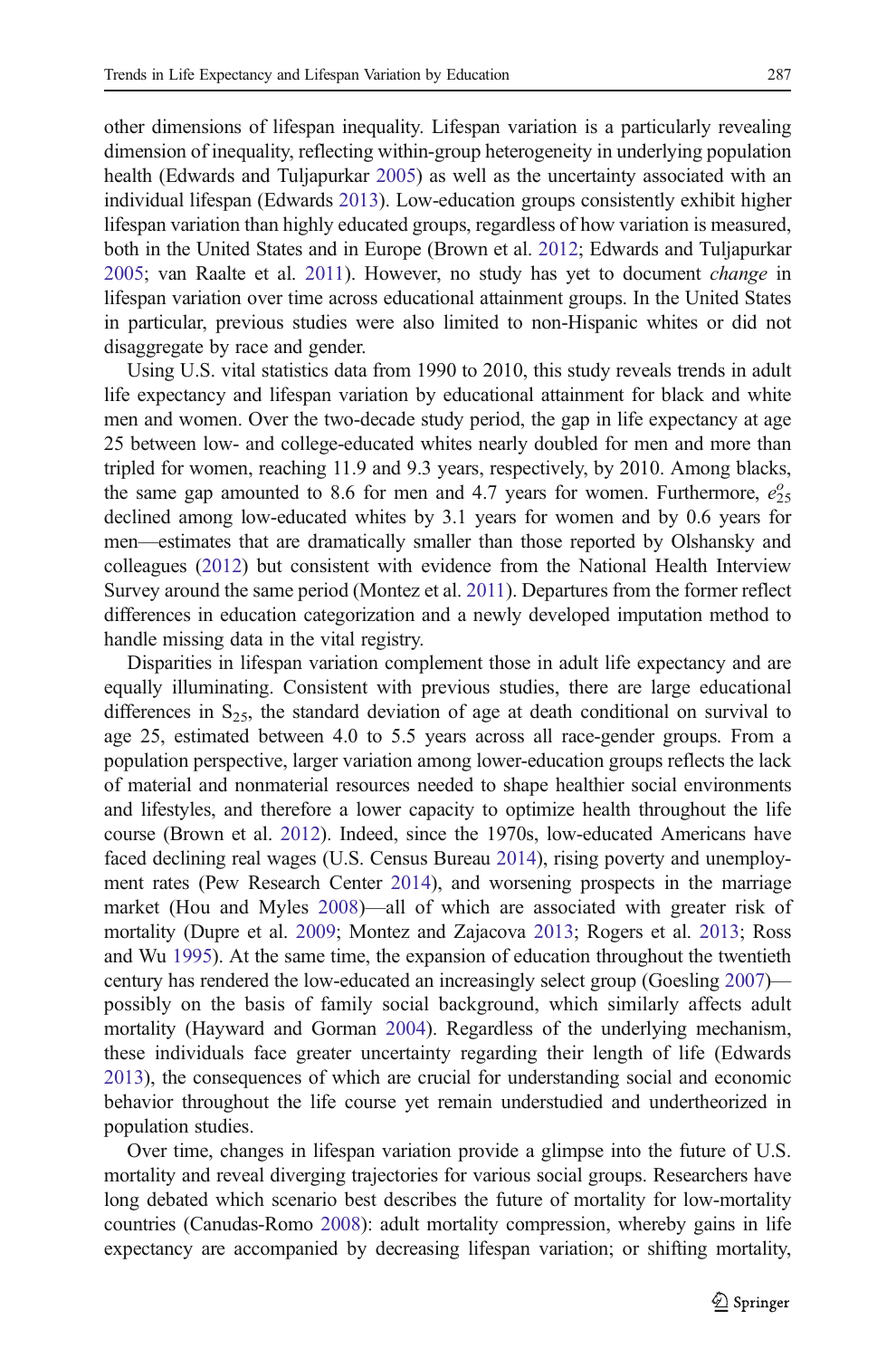whereby the age-at-death distribution is translated to older ages while retaining its shape. Yet, these scenarios have been considered only for the United States as a whole. In Fig. 6, the change in  $S_{25}$  (vertical axis) is plotted against the change in  $e_{25}^{\circ}$  (horizontal axis) for each race-gender-education group, revealing two distinct clusters. The first, in the bottom-right quadrant, consists of college-educated Americans of all race-gender groups and low-educated blacks, for whom  $e_{25}^{\circ}$  increased and  $S_{25}$  decreased from 1990 to 2010. Groups in this cluster are generally experiencing mortality translation or, when the vertical component is especially large (e.g., for low- and college-educated black men), mortality compression. The second cluster consists primarily of low-educated and high school–educated whites, for whom  $S_{25}$  increased by about 1.5 years, accompanied by losses in  $e_{25}^{\circ}$  (low-educated women) or modest gains at best (high schooleducated men and women). This scenario is consistent with increasing young-adult mortality (Gillespie et al. [2014](#page-23-0)) but warrants additional research as to the underlying change in age-cause–specific mortality rates in those education groups. Across Europe, higher lifespan variation among the low-educated is largely explained by excess youngadult mortality (van Raalte et al. [2011\)](#page-25-0), although less is known about trends over time. The same is likely true in the United States, where young-adult mortality is generally higher than in other high-income countries (Jenkins and Runyan [2005\)](#page-23-0) and educational disparities in premature death rates have recently widened (Ma et al. [2012\)](#page-24-0).

Nevertheless, the findings in this article must be interpreted within the broader context of race, gender, and class inequality in human lifespans. In the United States, gender and race differences in life expectancy have peaked in the late 1970s and early 1990s, respectively, and have since diminished (Arias [2007;](#page-22-0) Harper et al. [2007;](#page-23-0) Kochanek et al. [2013\)](#page-23-0). By contrast, educational disparities in life expectancy have increased dramatically over the same period. Borrowing Linton's [\(1936\)](#page-24-0) classic typology, it appears that lifespans in the United States are increasingly shaped by achieved, rather than ascribed, status. Although the extent of class mobility in the United States



Fig. 6 Change in adult life expectancy  $(e_{25}^{\circ})$  and lifespan variation  $(S_{25})$  by educational attainment: United States, 1990–2010. Years of schooling: L = 0–11, HS = 12, and C = 16+.  $\triangle$  = white women;  $\circ$  = white men;  $\triangle$  = black women;  $\bullet$  = black men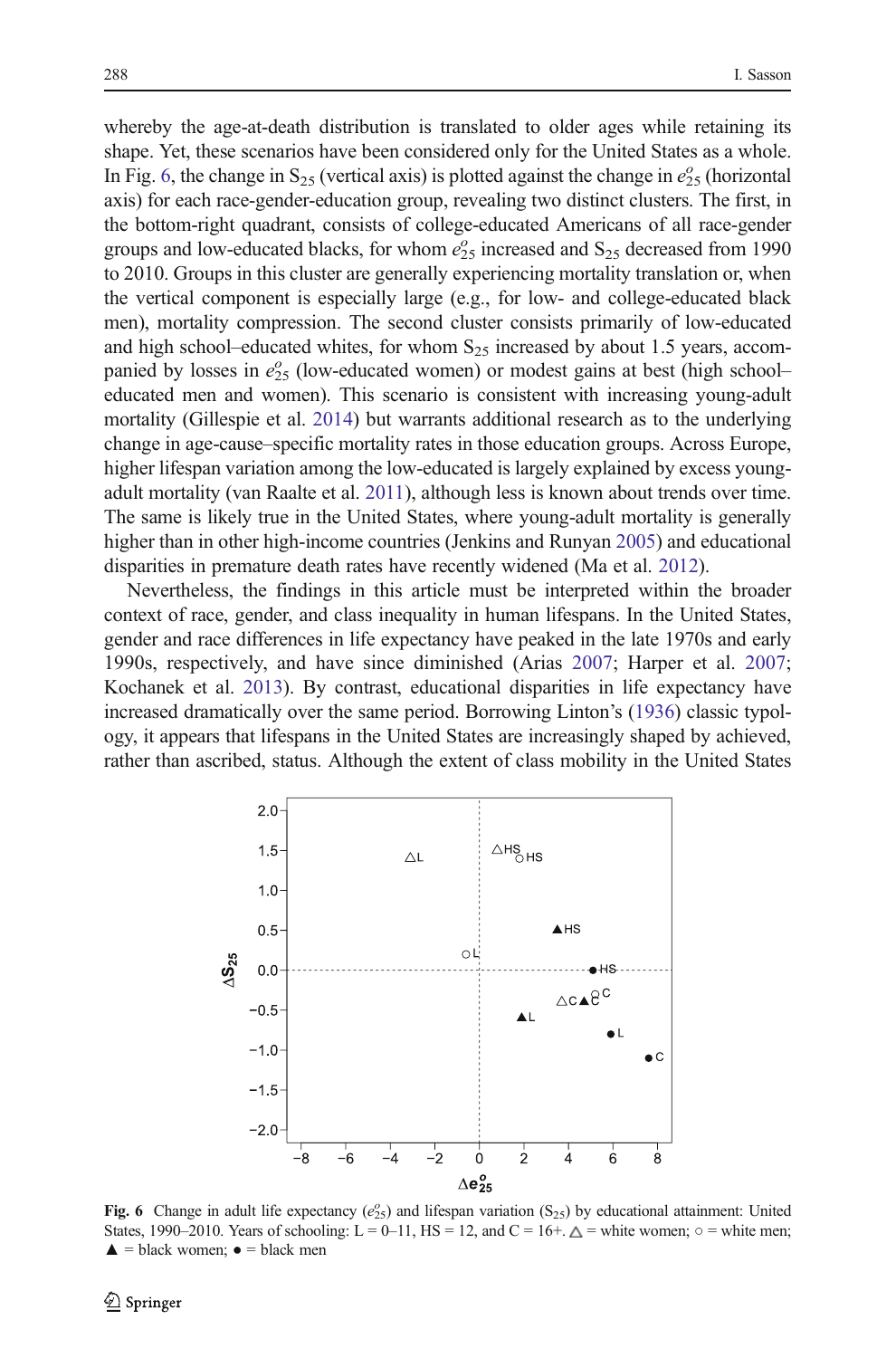remains debatable (Aaronson and Mazumder [2008](#page-22-0); Chetty et al. [2014;](#page-22-0) Long and Ferrie [2013\)](#page-24-0), the substitution of socioeconomic status for race and gender as the primary determinant of longevity is a recent phenomenon. The same period overlaps with the advent of neoliberal policies (Jacobs and Myers [2014\)](#page-23-0), which have since been adopted around the world (Henisz et al. [2005\)](#page-23-0). Key questions for future research are whether such policies are tied to the changing locus of lifespan inequality and, if so, whether we should anticipate similar trends in other market economies.

This is not to suggest that race and gender no longer matter for individual lifespans. Indeed, they intersect with educational attainment (and, more generally, with socioeconomic status) in several important ways. First, although educational differences in  $e_{25}^{\circ}$ are greater among men, differences in  $S_{25}$  are greater among women (for whites and blacks alike). Second, educational differences in both  $e_{25}^{\circ}$  and  $S_{25}$  are larger among whites than among blacks, regardless of gender, in spite of the fact that lifespan variability in general is higher among blacks in almost all causes of death (Firebaugh et al. [2014](#page-23-0)). Third, with respect to race, it appears that education is the overriding factor at the lower end of the distribution—evident in the convergence of  $e_{25}^{\circ}$  and  $S_{25}$  between low-educated whites and blacks (in each gender). By contrast, returns to higher education are larger for whites than for blacks, whose lifespans are shorter, on average, and more variable at the college level. Fourth, it appears that college education minimizes the gender gap in  $e_{25}^{\circ}$  but not in S<sub>25</sub>, which is in fact smaller among the low-educated. Perhaps further insight into these new findings can be gained by decomposing differences in lifespan variation by spread, allocation, and timing effects (Nau and Firebaugh [2012](#page-24-0)).

The results in this study are illuminating, but some limitations should be noted. First, education reporting on death certificates in the National Vital Statistics System is inaccurate (Rostron et al. [2010](#page-25-0)) and, more generally, estimates derived from censusunlinked data tend to overestimate educational disparities in mortality (Shkolnikov et al. [2007\)](#page-25-0). I attempted to minimize those potential biases by carefully imputing missing data and classifying educational attainment as consistently as possible over time. The assumptions made in the process are conservative yet realistic so as not to inflate disparities—which are in fact smaller than previously reported (Olshansky et al. [2012\)](#page-24-0)—and weigh all available information from the vital registry and census data. Second, the Kullback-Leibler divergence is measured only approximately based on the normality assumption. An exact decomposition into contributions from mean, variance, and residual shape differences to overall lifespan inequality is possible (see Handcock and Morris [1999](#page-23-0)), although not as straightforward, and can be sought in future studies. Third, trends in life expectancy and lifespan variation are based on period life tables. However, growing educational disparities in mortality during the study period have been driven by cohort effects (Masters et al. [2012](#page-24-0)), which are also more consistent with the individual experience of disadvantage (and uncertainty) from a life course perspective (Dannefer [2003\)](#page-23-0). Unfortunately, the data requirements for estimating long-term cohort mortality are overwhelming—especially by educational attainment.

In spite of those limitations, a discussion of educational disparities in mortality should not be limited to differences in life expectancy alone. Overlooking disparities in lifespan variation may lead to the erroneous conclusion that high school–educated Americans are merely lagging behind their college-educated counterparts and will eventually catch up. In fact, high school–educated whites (and, to a lesser extent, black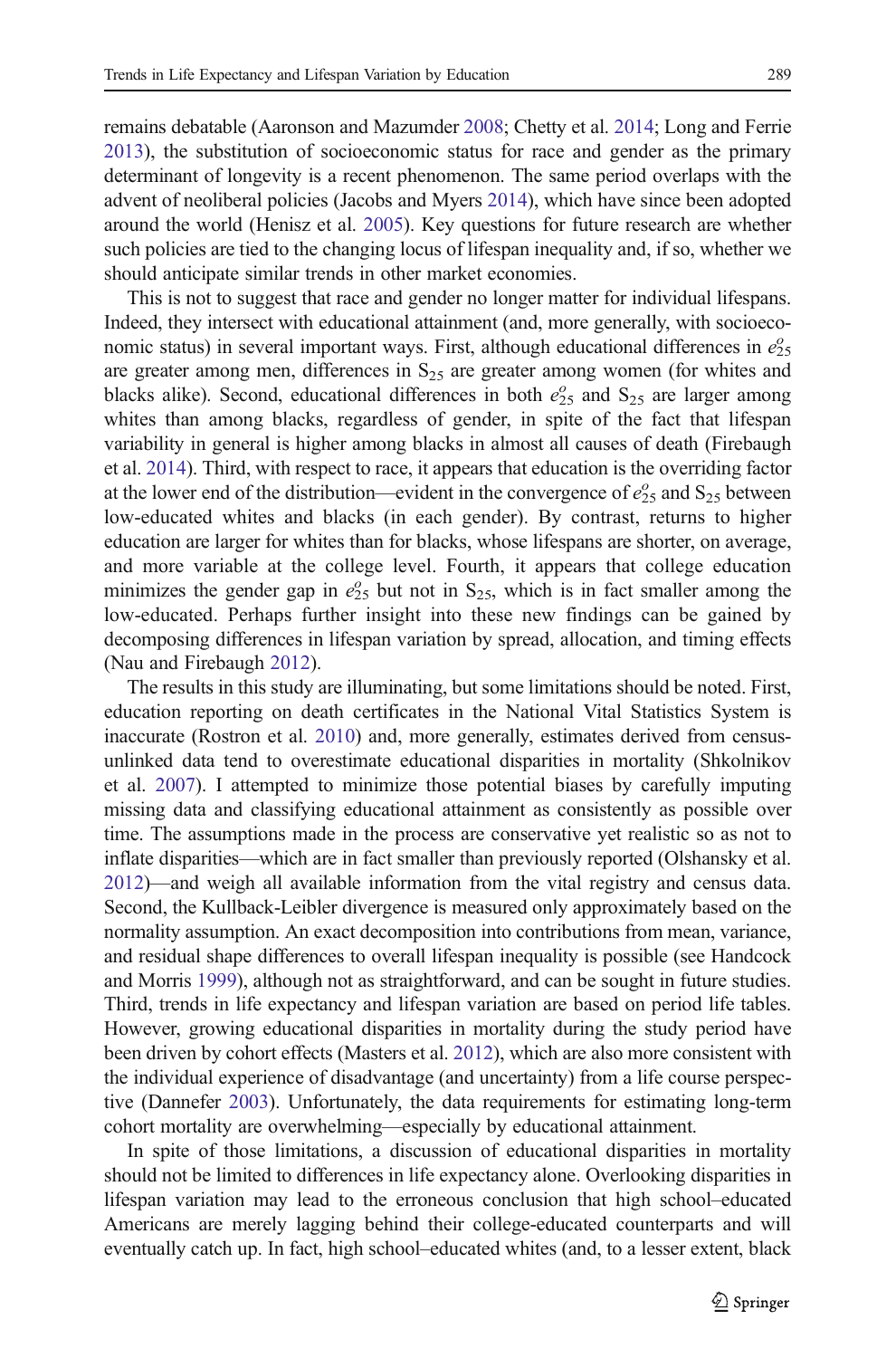<span id="page-22-0"></span>women) are becoming increasingly heterogeneous in their lifespans in spite of modest gains in adult life expectancy, a trend suggestive of rising young-adult mortality (Gillespie et al. [2014](#page-23-0)). Together with low-educated whites, these groups currently account for more than one-quarter of the U.S. population aged 25 and older<sup>9</sup>—hardly a negligible group of "select" individuals—for whom the lifespan is becoming increasingly uncertain. For those on the other end of the distribution, it appears that educational attainment homogenizes not only the life course (Kohli [2007;](#page-23-0) Oppenheimer et al. [1997;](#page-24-0) Shanahan [2000\)](#page-25-0) but also the time of death.

Acknowledgments This research was supported by Grant 5 R24 HD042849 awarded to the Population Research Center at The University of Texas at Austin by the Eunice Kennedy Shriver National Institute of Child Health and Human Development. The author wishes to thank Mark Hayward, Robert Hummer, Daniel Powers, Alexander Weinreb, Debra Umberson, Shripad Tuljapurkar, Ryan Edwards, and the anonymous reviewers for helpful comments.

Open Access This article is distributed under the terms of the Creative Commons Attribution 4.0 International License (http://creativecommons.org/licenses/by/4.0/), which permits unrestricted use, distribution, and reproduction in any medium, provided you give appropriate credit to the original author(s) and the source, provide a link to the Creative Commons license, and indicate if changes were made.

#### **References**

- Aaronson, D., & Mazumder, B. (2008). Intergenerational economic mobility in the United States, 1940 to 2000. Journal of Human Resources, 43, 139–172.
- Arias, E. (2007). United States life tables, 2004 (National Vital Statistics Reports Vol. 54, No. 14). Hyattsville, MD: National Center for Health Statistics.
- Behrman, J. R., Kohler, H., Jensen, V. M., Pedersen, D., Petersen, I., Bingley, P., & Christensen, K. (2011). Does more schooling reduce hospitalization and delay mortality? New evidence based on Danish twins. Demography, 48, 1347–1376.
- Berk, R. A. (2008). Regression splines and regression smoothers. In Statistical learning from a regression perspective (pp. 49–102). New York, NY: Springer.
- Bird, C. E., & Rieker, P. P. (2008). Gender and health: The effects of constrained choices and social policies. New York, NY: Cambridge University Press.
- Bongaarts, J. (2005). Long-range trends in adult mortality: Models and projection methods. Demography, 42, 23–49.
- Bongaarts, J., & Feeney, G. (2003). Estimating mean lifetime. Proceedings of the National Academy of Sciences, 100, 13127–13133.
- Brown, D. C., Hayward, M. D., Montez, J. K., Hummer, R. A., Chiu, C., & Hidajat, M. M. (2012). The significance of education for mortality compression in the United States. Demography, 49, 819–840.
- Canudas-Romo, V. (2008). The modal age at death and the shifting mortality hypothesis. Demographic Research, 19(article 30), 1179–1204. doi[:10.4054/DemRes.2008.19.30](http://dx.doi.org/10.4054/DemRes.2008.19.30)
- Centers for Disease Control and Prevention. (2013). Vital statistics data available online. Retrieved from [http://www.cdc.gov/nchs/data\\_access/Vitalstatsonline.htm](http://www.cdc.gov/nchs/data_access/Vitalstatsonline.htm)
- Chetty, R., Hendren, N., Kline, P., & Saez, E. (2014). Where is the land of opportunity? The geography of intergenerational mobility in the United States. Quarterly Journal of Economics, 129, 1553–1623.
- Cheung, S. L. K., & Robine, J.-M. (2007). Increase in common longevity and the compression of mortality: The case of Japan. Population Studies, 61, 85–97.
- Cheung, S. L. K., Robine, J.-M., Tu, E. J.-C., & Caselli, G. (2005). Three dimensions of the survival curve: Horizontalization, verticalization, and longevity extension. Demography, 42, 243–258.
- Courgeau, D. (2012). The dispersion of measures in population sciences. In Probability and social science: Methodological relationships between the two approaches (pp. 155–190). New York, NY: Springer.

<sup>&</sup>lt;sup>9</sup> Author's calculation of the U.S. Census Integrated Public Use Microdata Sample (Ruggles et al. [2010](#page-25-0)).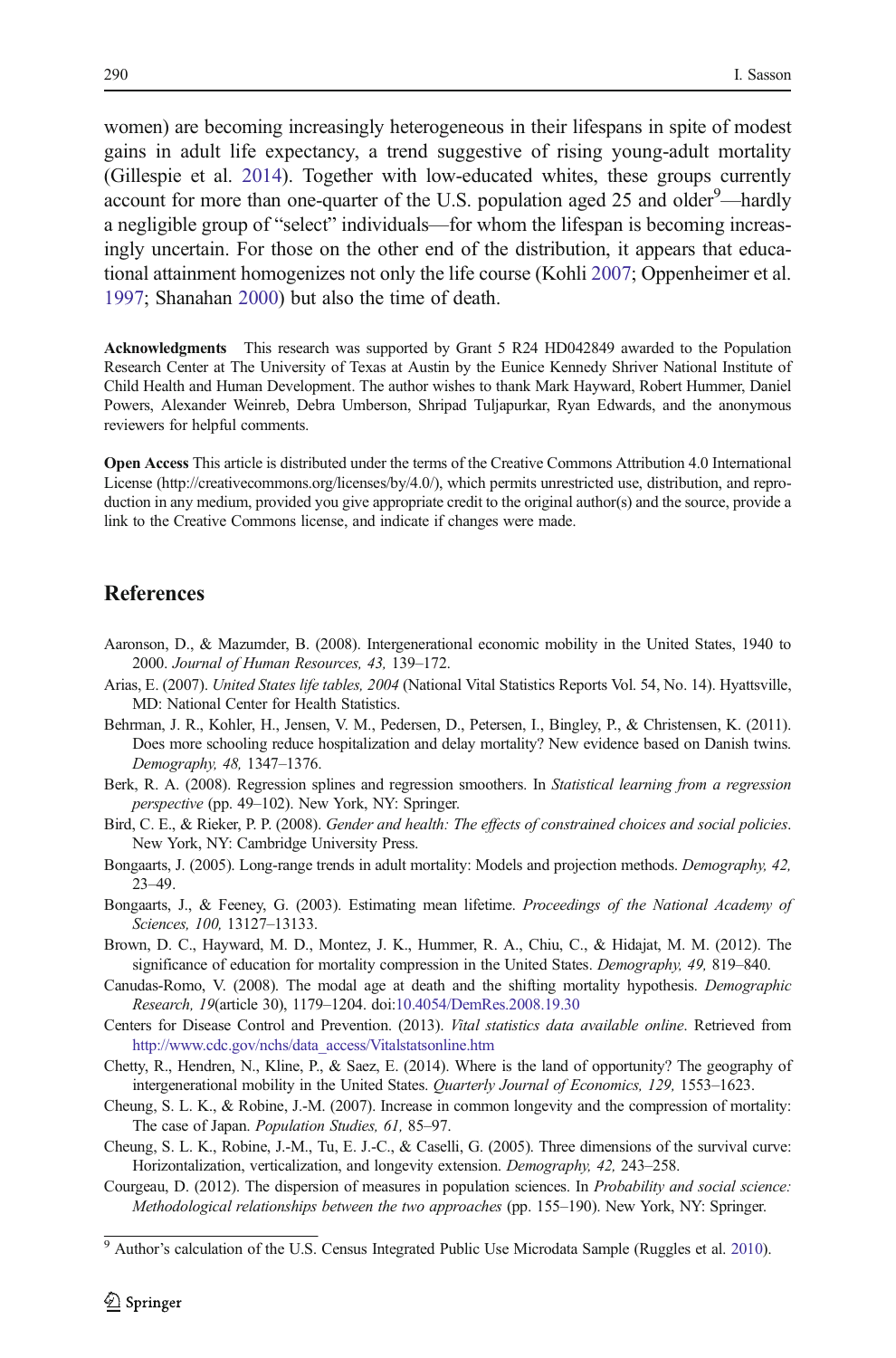- <span id="page-23-0"></span>Dannefer, D. (2003). Cumulative advantage/disadvantage and the life course: Cross-fertilizing age and social science theory. Journals of Gerontology, Series B: Psychological Sciences and Social Sciences, 58, 327– 337.
- Delavande, A., & Rohwedder, S. (2011). Differential survival in Europe and the United States: Estimates based on subjective probabilities of survival. Demography, 48, 1377–1400.
- Dupre, M. E., Beck, A. N., & Meadows, S. O. (2009). Marital trajectories and mortality among US adults. American Journal of Epidemiology, 170, 546–555.
- Edwards, R. D. (2013). The cost of uncertain life span. Journal of Population Economics, 26, 1485–1522.
- Edwards, R. D., & Tuljapurkar, S. (2005). Inequality in life spans and a new perspective on mortality convergence across industrialized countries. Population and Development Review, 31, 645–674.
- Engelman, M., Canudas-Romo, V., & Agree, E. M. (2010). The implications of increased survivorship for mortality variation in aging populations. Population and Development Review, 36, 511–539.
- Firebaugh, G., Acciai, F., Noah, A. J., Prather, C., & Nau, C. (2014). Why lifespans are more variable among blacks than among whites in the United States. Demography, 51, 2025–2045.
- Fries, J. F. (1980). Aging, natural death, and the compression of morbidity. New England Journal of Medicine, 303, 130–135.
- Fries, J. F. (1983). The compression of morbidity. Milbank Quarterly, 61, 397–419.
- Gillespie, D. O., Trotter, M. V., & Tuljapurkar, S. D. (2014). Divergence in age patterns of mortality change drives international divergence in lifespan inequality. Demography, 51, 1003–1017.
- Goesling, B. (2007). The rising significance of education for health? Social Forces, 85, 1621–1644.
- Handcock, M. S., & Morris, M. (1999). Relative distribution methods in the social sciences. New York, NY: Springer.
- Harper, S., Lynch, J., Burris, S., & Davey Smith, G. (2007). Trends in the black-white life expectancy gap in the United States, 1983–2003. Journal of the American Medical Association, 297, 1224–1232.
- Hayward, M. D., & Gorman, B. K. (2004). The long arm of childhood: The influence of early-life social conditions on men's mortality. Demography, 41, 87–107.
- Hayward, M. D., Hummer, R. A., & Sasson, I. (2015). Trends and group differences in the association between educational attainment and U.S. adult mortality: Implications for understanding education's causal influence. Social Science & Medicine, 127, 8–18.
- Henisz, W. J., Zelner, B. A., & Guillén, M. F. (2005). The worldwide diffusion of market-oriented infrastructure reform, 1977–1999. American Sociological Review, 70, 871–897.
- Hou, F., & Myles, J. (2008). The changing role of education in the marriage market: Assortative marriage in Canada and the United States since the 1970s. Canadian Journal of Sociology, 33, 337–366.
- Hummer, R. A., & Lariscy, J. T. (2011). Educational attainment and adult mortality. In R. Rogers & E. Crimmins (Eds.), International handbook of adult mortality (pp. 241–262). New York, NY: Springer.
- Hurd, M. D., & McGarry, K. (1995). Evaluation of the subjective probabilities of survival in the health and retirement study. Journal of Human Resources, 30, S268–S292.
- Hurd, M. D., & McGarry, K. (2002). The predictive validity of subjective probabilities of survival. Economic Journal, 112, 966–985.
- Hurd, M. D., Smith, J. P., & Zissimopoulos, J. M. (2004). The effects of subjective survival on retirement and social security claiming. Journal of Applied Econometrics, 19, 761–775.
- Ingram, D. D., Parker, J. D., Schenker, N., Weed, J. A., Hamilton, B., Arias, E., & Madans, J. H. (2003). United States census 2000 population with bridged race categories (Vital and Health Statistics Series 2, No. 135). Hyattsville, MD: National Center for Health Statistics.
- Jacobs, D., & Myers, L. (2014). Union strength, neoliberalism, and inequality: Contingent political analyses of U.S. income differences since 1950. American Sociological Review, 79, 752–774.
- Jenkins, C. D., & Runyan, D. K. (2005). What's killing Americans in the prime of life? International Journal of Health Services, 35, 291–311.
- Kannisto, V. (2000). Measuring the compression of mortality. *Demographic Research*, 3(article 6), 1–24. doi: [10.4054/DemRes.2000.3.6](http://dx.doi.org/10.4054/DemRes.2000.3.6)
- Kochanek, K. D., Arias, E., & Anderson, R. N. (2013). How did cause of death contribute to racial differences in life expectancy in the United States in 2010? (NCHS Data Brief No. 125). Hyattsville, MD: National Center for Health Statistics.
- Kohli, M. (2007). The institutionalization of the life course: Looking back to look ahead. Research in Human Development, 4, 253–271.
- Kullback, S., & Leibler, R. A. (1951). On information and sufficiency. Annals of Mathematical Statistics, 22, 79–86.
- Lauderdale, D. S. (2001). Education and survival: Birth cohort, period, and age effects. Demography, 38, 551– 561.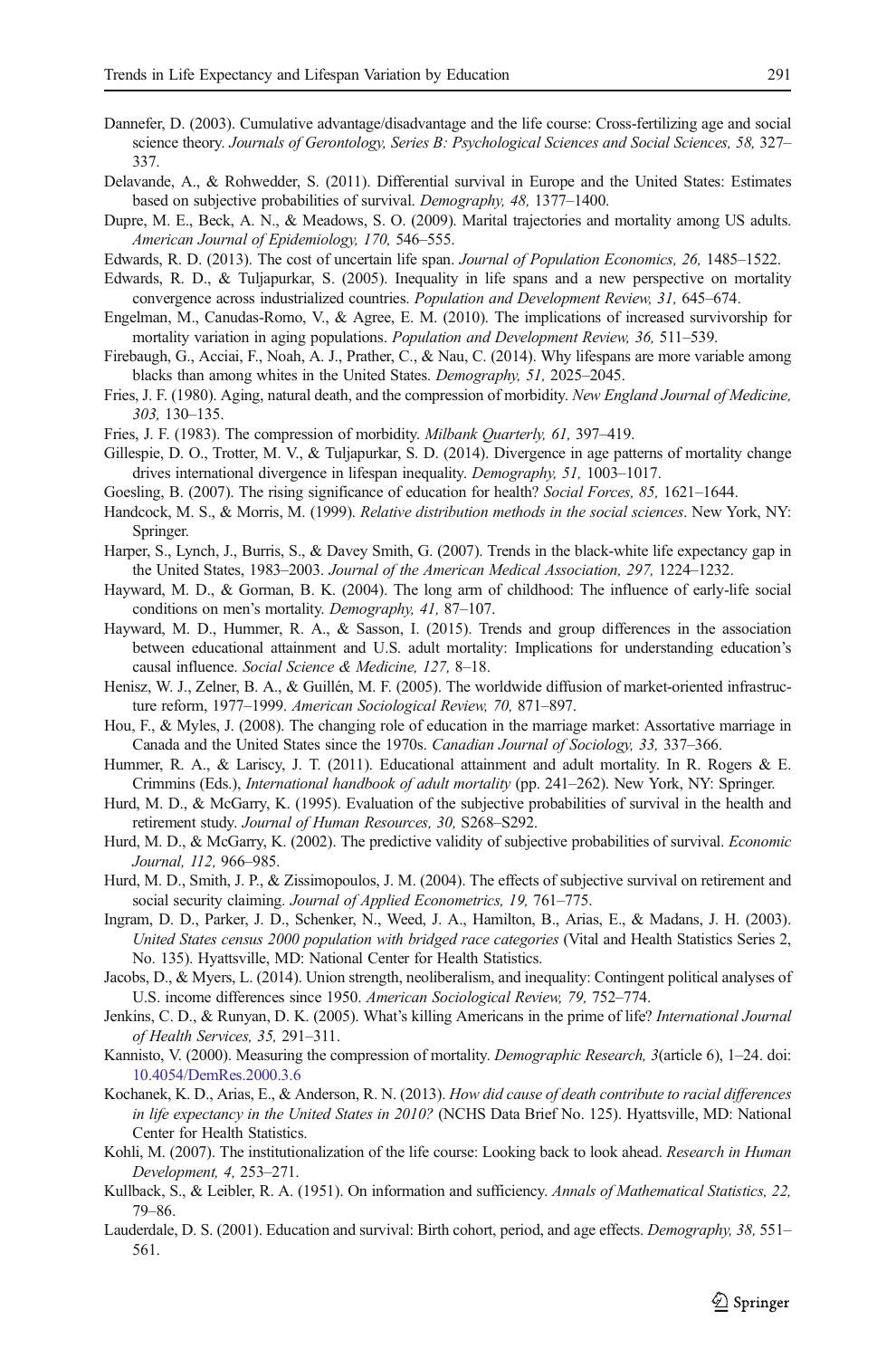- <span id="page-24-0"></span>Link, B. G., & Phelan, J. (1995). Social conditions as fundamental causes of disease. Journal of Health and Social Behavior, 35(Extra Issue), 80–94.
- Linton, R. (1936). The study of man. New York, NY: Appleton-Century-Crofts.
- Lloyd, C. B., & Ivanov, S. (1988). The effects of improved child survival on family planning practice and fertility. Studies in Family Planning, 19, 141–161.
- Long, J., & Ferrie, J. (2013). Intergenerational occupational mobility in Great Britain and the United States since 1850. American Economic Review, 103, 1109–1137.
- Lynch, S. M. (2003). Cohort and life-course patterns in the relationship between education and health: A hierarchical approach. Demography, 40, 309-331.
- Ma, J., Xu, J., Anderson, R. N., & Jemal, A. (2012). Widening educational disparities in premature death rates in twenty six states in the United States, 1993–2007. PloS One, 7(7), e41560. doi[:10.1371/journal.pone.0041560](http://dx.doi.org/10.1371/journal.pone.0041560)
- Masters, R. K., Hummer, R. A., & Powers, D. A. (2012). Educational differences in U.S. adult mortality: A cohort perspective. American Sociological Review, 77, 548–572.
- Meara, E. R., Richards, S., & Cutler, D. M. (2008). The gap gets bigger: Changes in mortality and life expectancy, by education, 1981–2000. Health Affairs, 27, 350–360.
- Miech, R., Pampel, F., Jinyoung, K., & Rogers, R. G. (2011). The enduring association between education and mortality: The role of widening and narrowing disparities. American Sociological Review, 76, 913–934.
- Montez, J. K., Hummer, R. A., & Hayward, M. D. (2012). Educational attainment and adult mortality in the United States: A systematic analysis of functional form. Demography, 49, 315–336.
- Montez, J. K., Hummer, R. A., Hayward, M. D., Woo, H., & Rogers, R. G. (2011). Trends in the educational gradient of U.S. adult mortality from 1986 through 2006 by race, gender, and age group. Research on Aging, 33, 145–171.
- Montez, J. K., & Zajacova, A. (2013). Explaining the widening education gap in mortality among U.S. white women. Journal of Health and Social Behavior, 54, 166–182.
- Montgomery, M. R. (2000). Perceiving mortality decline. Population and Development Review, 26, 795–819.
- Murphy, S. L., Xu, J. Q., & Kochanek, K. D. (2013). *Deaths: Final data for 2010* (National Vital Statistics Reports Vol. 61, No. 4). Hyattsville, MD: National Center for Health Statistics.
- National Center for Health Statistics. (1993). Public use data tape documentation: Multiple cause of death for ICD-10 1990 data. Hyattsville, MD: U.S. Department of Health and Human Services.
- National Center for Health Statistics. (2003). Estimates of the April 1, 2000, United States resident population by age, sex, race, and Hispanic origin. Retrieved from [http://www.cdc.gov/nchs/about/major/dvs/](http://www.cdc.gov/nchs/about/major/dvs/popbridge/popbridge.htm) [popbridge/popbridge.htm](http://www.cdc.gov/nchs/about/major/dvs/popbridge/popbridge.htm)
- National Center for Health Statistics. (2011). Estimates of the April 1, 2010 resident population of the United States, by county, single-year of age (0, 1, 2, . . . , 85 years and over), bridged race, Hispanic origin, and sex. Retrieved from [http://www.cdc.gov/nchs/nvss/bridged\\_race.htm](http://www.cdc.gov/nchs/nvss/bridged_race.htm)
- Nau, C., & Firebaugh, G. (2012). A new method for determining why length of life is more unequal in some populations than in others. Demography, 49, 1207–1230.
- Olshansky, S. J., Antonucci, T., Berkman, B., Binstock, R. H., Boersch-Supan, A., Cacioppo, J. T., . . . Rowe, J. (2012). Differences in life expectancy due to race and educational differences are widening, and many may not catch up. Health Affairs, 31, 1803–1813.
- Oppenheimer, V. K., Kalmijn, M., & Lim, N. (1997). Men's career development and marriage timing during a period of rising inequality. Demography, 34, 311–330.
- Ouellette, N., & Bourbeau, R. (2011). Changes in the age-at-death distribution in four low mortality countries: A nonparametric approach. Demographic Research, 25(article 19), 595–621. doi[:10.4054/DemRes.2011.25.19](http://dx.doi.org/10.4054/DemRes.2011.25.19)
- Perozek, M. (2008). Using subjective expectations to forecast longevity: Do survey respondents know something we don't know? Demography, 45, 95-113.
- Pew Research Center. (2014). The rising cost of not going to college. Retrieved from [http://www.pewsocialtrends.org/](http://www.pewsocialtrends.org/files/2014/02/SDT-higher-ed-FINAL-02-11-2014.pdf) [files/2014/02/SDT-higher-ed-FINAL-02-11-2014.pdf](http://www.pewsocialtrends.org/files/2014/02/SDT-higher-ed-FINAL-02-11-2014.pdf)
- Preston, S. H., & Elo, I. T. (1995). Are educational differentials in adult mortality increasing in the United States? Journal of Aging and Health, 7, 476–496.
- Roberts, S. J., & Penny, W. D. (2002). Variational Bayes for generalized autoregressive models. IEEE Transactions on Signal Processing, 50, 2245–2257.
- Rogers, R. G., Everett, B. G., Saint Onge, J. M., & Krueger, P. M. (2010). Social, behavioral, and biological factors and sex differences in mortality. Demography, 47, 555–578.
- Rogers, R. G., Hummer, R. A., & Everett, B. G. (2013). Educational differentials in US adult mortality: An examination of mediating factors. Social Science Research, 42, 465–481.
- Ross, C. E., & Wu, C. L. (1995). The links between education and health. American Sociological Review, 60, 719–745.